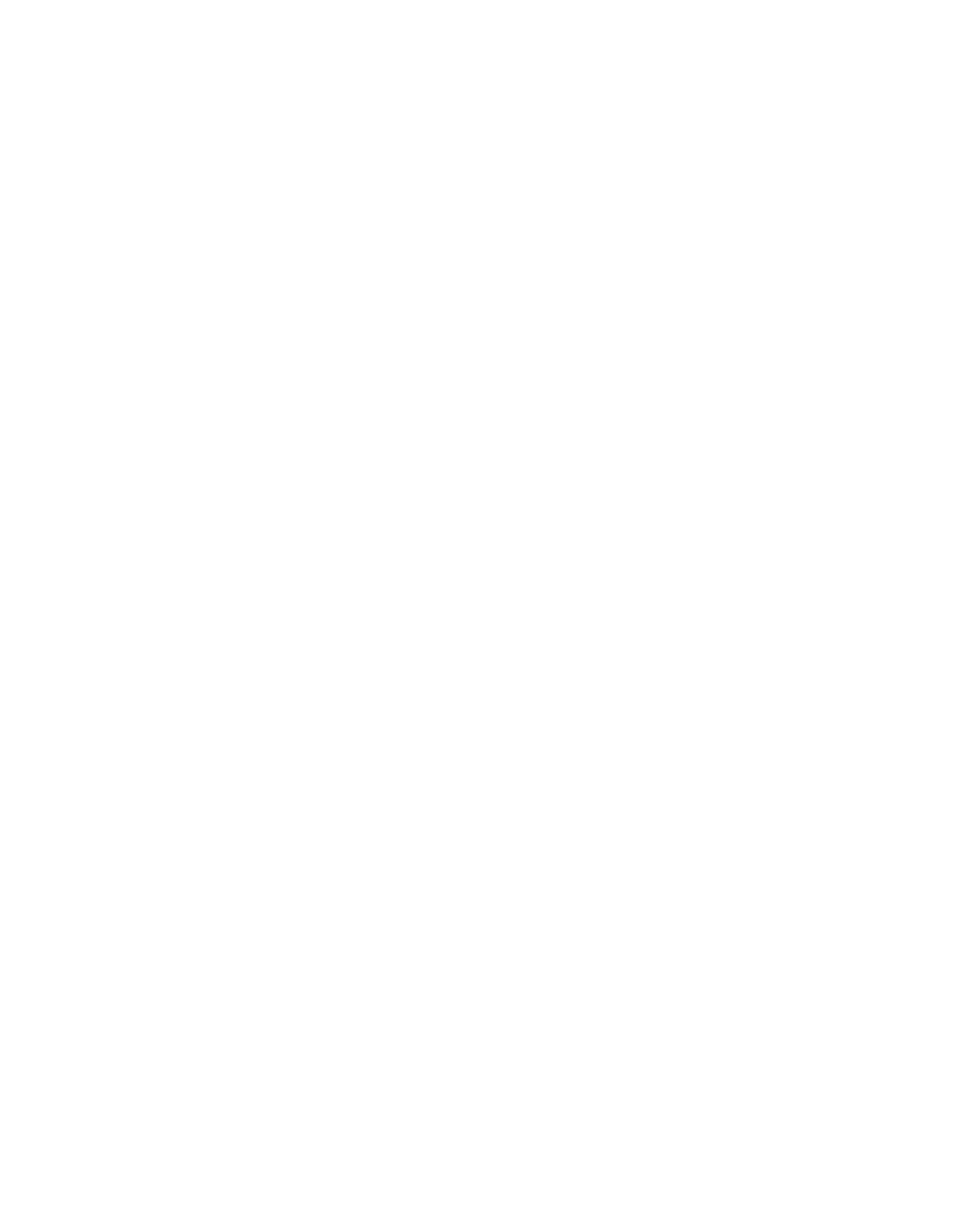

 $\Box$ 

# The Spirit in the New Millennium:

"The Spirit in the New Millennium: The Duquesne University Annual Holy Spirit Lecture and Colloquium" was initiated in 2005 by Duquesne University President Charles J. Dougherty as an expression of Duquesne's mission and charism as a university both founded by the Congregation of the Holy Spirit and dedicated to the Holy Spirit. It is hoped that this ongoing series of lectures and accompanying colloquia will encourage the exploration of ideas pertaining to the theology of the Holy Spirit. Besides fostering scholarship on the Holy Spirit within an ecumenical context, this event is intended to heighten awareness of how pneumatology (the study of the Spirit) might be relevantly integrated into the various academic disciplines in general.

This lecture may be read online at www.duq.edu/holy-spirit. You can contact us at holyspirit@duq.edu. Radu Bordeianu, Ph.D., serves as the director.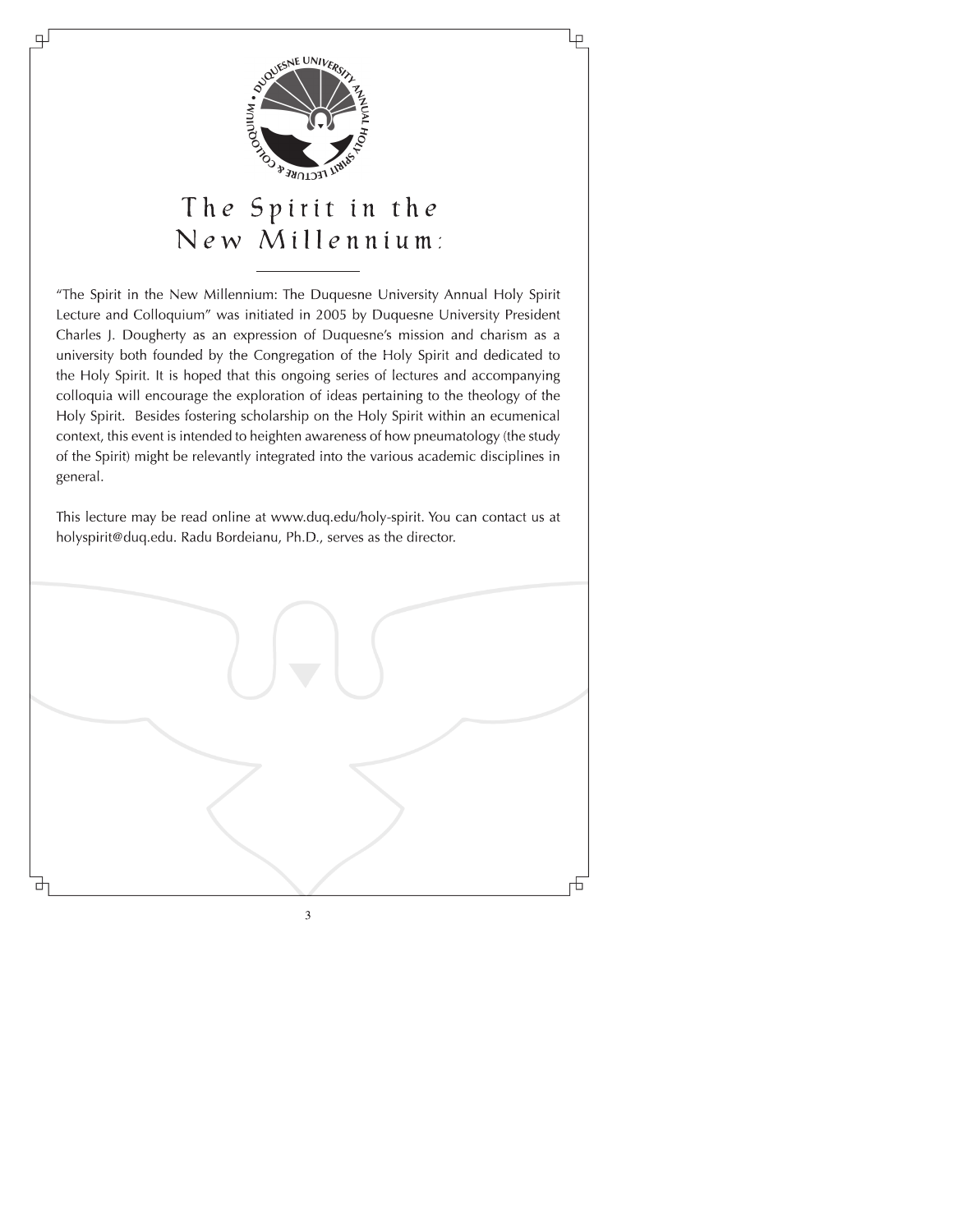# 2009 Colloquists

 $\Box$ 

• Dr. Radu Bordeianu Assistant Professor of Systematic Theology, Duquesne University (Pittsburgh, PA) ᅟᆷ

- Dr. Maureen Crossen Associate Professor of Systematic Theology, Carlow University (Pittsburgh, PA)
- Dr. Elochukwu Eugene Uzukwu Associate Professor of Systematic Theology, Milltown Institute (Dublin, Ireland)
- Dr. Christine Firer-Hinze Professor of Theological Ethics, Fordham University (Bronx, NY)
- Dr. Stephen Fowl Chair and Professor of Biblical Theology, Loyola College (Baltimore, MD)
- Dr. Sarah MacMillen Assistant Professor of Sociology, Duquesne University (Pittsburgh, PA)
- Dr. Anathea Portier-Young Assistant Professor of Old Testament, Duke University (Durham, NC)
- Dr. Jaroslav Z. Skira Associate Professor of Historical Theology, Regis College, University of Toronto (Toronto, Canada)
- Dr. William M. Wright IV Assistant Professor of Biblical Theology, Duquesne University (Pittsburgh, PA)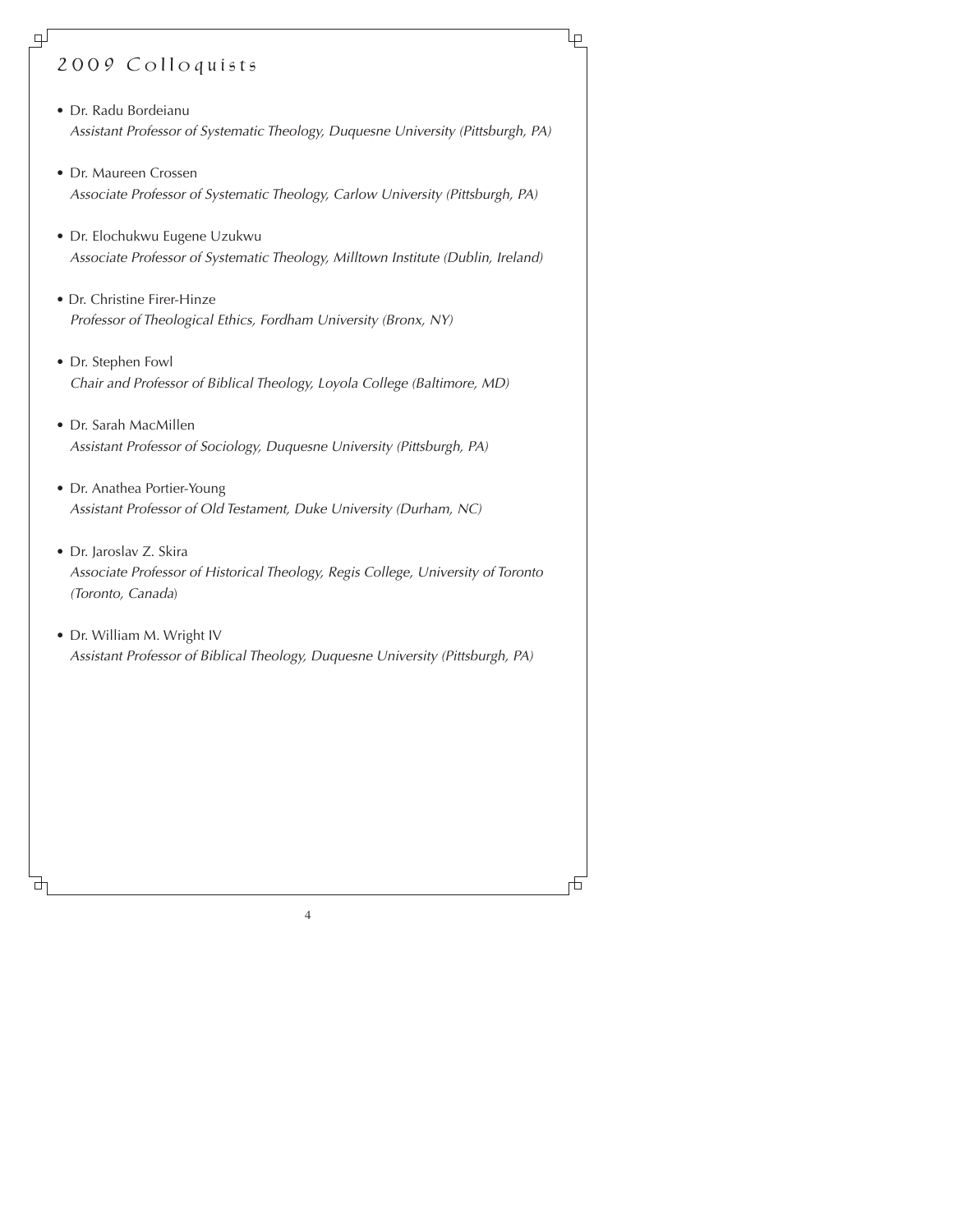Whose Sins You Shall Forgive.... The Holy Spirit and the Forgiveness of  $Sins(s)$  in the Fourth  $Gospel$ 

 $\Box$ 

Sandra M. Schneiders, IHM

#### **Introduction**

⋥

When I was invited to give this lecture I was asked to speak about the Holy Spirit in relation to my own research interests. I am currently working on the Resurrection Narrative in the Gospel of John in relation to what I consider the most pressing issue in our world today, namely, violence. My overarching question is the following: what are Christians called to be and do in the face of the escalating violence in our world? In this lecture I am focusing on John 20:19-23, the scene in which Jesus appears to his disciples on Easter evening and commissions them to carry on his reconciling work in the world. I will focus on the second half of the pericope, vv. 21-23:

Jesus said to them again, "Peace be with you. As the Father has sent me, so I send you." When he had said this, he breathed on them and said to them, "Receive the Holy Spirit. If you forgive the sins of any, they are forgiven them; any you hold fast are held fast (my translation).<sup>1</sup>

Some Catholic readers think that this text recounts the institution of the sacrament of Penance in which ordained ministers exercise a power to grant or refuse forgiveness of sins confessed by penitents. As we will see shortly, this text is not about the sacrament of Penance.<sup>2</sup> There is nothing in the Greek text about "retaining sins." And the commission is not given to some specialized group among the baptized. Rather, this text is about the human conundrum of sin and the resources Christians have received, through the paschal mystery of Jesus and the gift of the Holy Spirit, for addressing it. I will be suggesting that the conundrum of sin is deeply rooted in violence.

So my question is the following: according to the Fourth Gospel, what is our mission as Jesus' disciples and what has the Holy Spirit to do with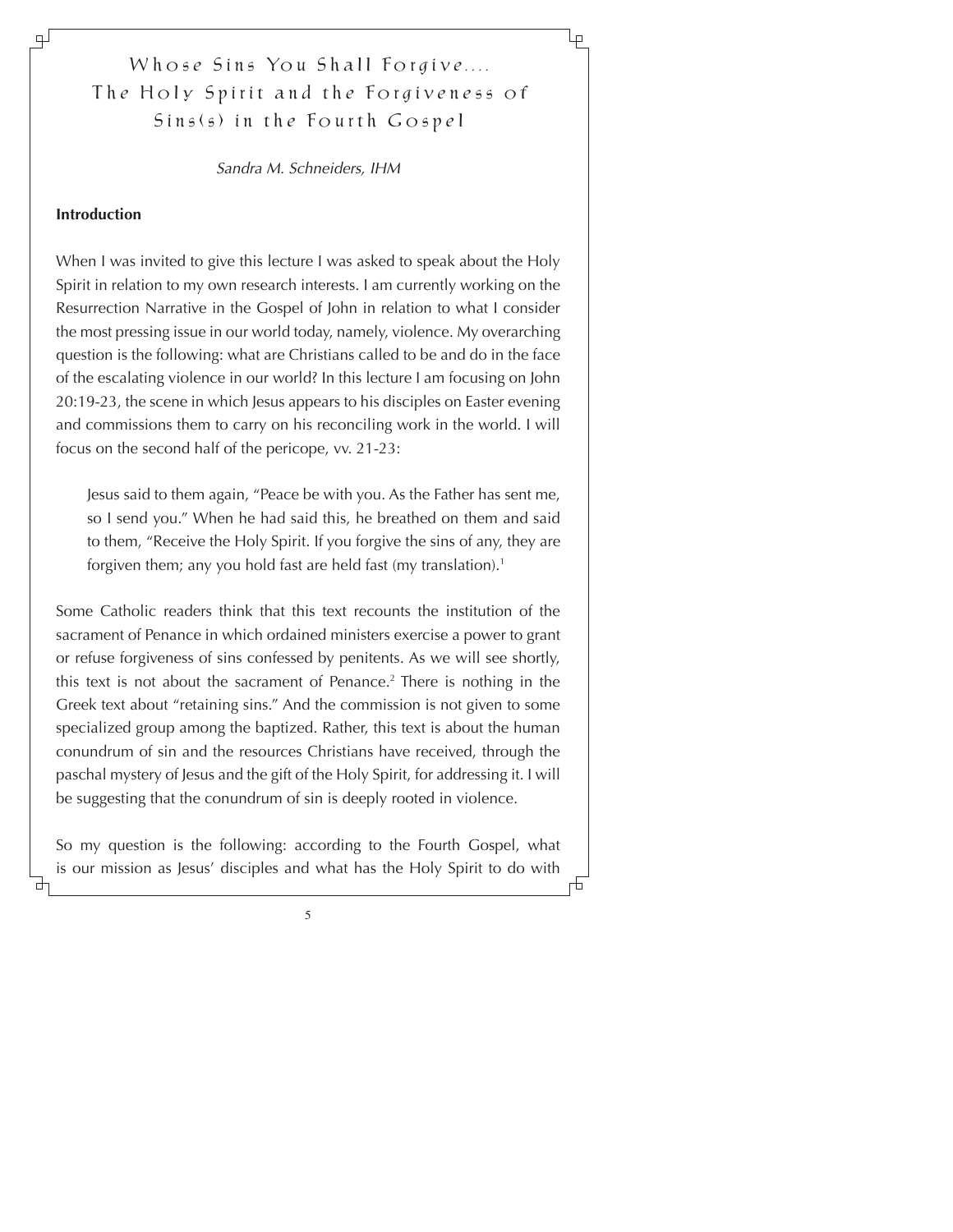that mission? The text, *prima facie*, says that whatever our mission is, it is a *continuation of Jesus' mission* from God ("as the Father has sent me, so I send you"). This mission has to do with handling *the problem of sin* ("if you forgive the sins of any, they are forgiven them"). And carrying out this mission *requires the gift of the Holy Spirit* (he breathed on them and said, "Receive the Holy Spirit").

Lр

₼

I will attempt to answer this question by making three interrelated moves in relation to the text. In Part One I will raise two exegetical questions necessary for us to understand Jn. 20:21-23 in its own context in the Fourth Gospel, namely, who are the disciples whom Jesus commissions and who or what is the Holy Spirit who will empower them to fulfill that commission. In Part Two I will make what might appear at first sight to be a detour through the thought of the French philosopher and anthropologist, René Girard. His work on violence and religion will provide a lens or a filter through which to read John's theology of Jesus' salvific work in which we are called to share and for which we are empowered by the gift of the Holy Spirit. In Part Three I will establish an *inclusio* relationship<sup>3</sup> between Jn. 20:21-23, the Easter evening commissioning scene, and Jn. 1:29-34, the inaugural scene in which Jesus himself is commissioned by God. By this I hope to clarify the meaning of Jesus' mission and how his mission is both unique to him and foundational for our mission. This will lead to an interpretation of the final verse, "Whose sins you shall forgive...." in a way that is historically and exegetically plausible, theologically sound, and, I hope, spiritually challenging in regard to the issue of violence in our world.

#### **I. Meaning of "Disciples" and of the "Holy Spirit"**

Our first two questions, then, are the following: according to the Gospel of John, whom did Jesus commission on Easter evening, and who or what is the Holy Spirit by which Jesus empowers those he commissions?

*A. The Disciples*

 $\Box$ 

The first verse of our text, Jn. 20:19, says:

When it was evening on that day, the first day of the week, the doors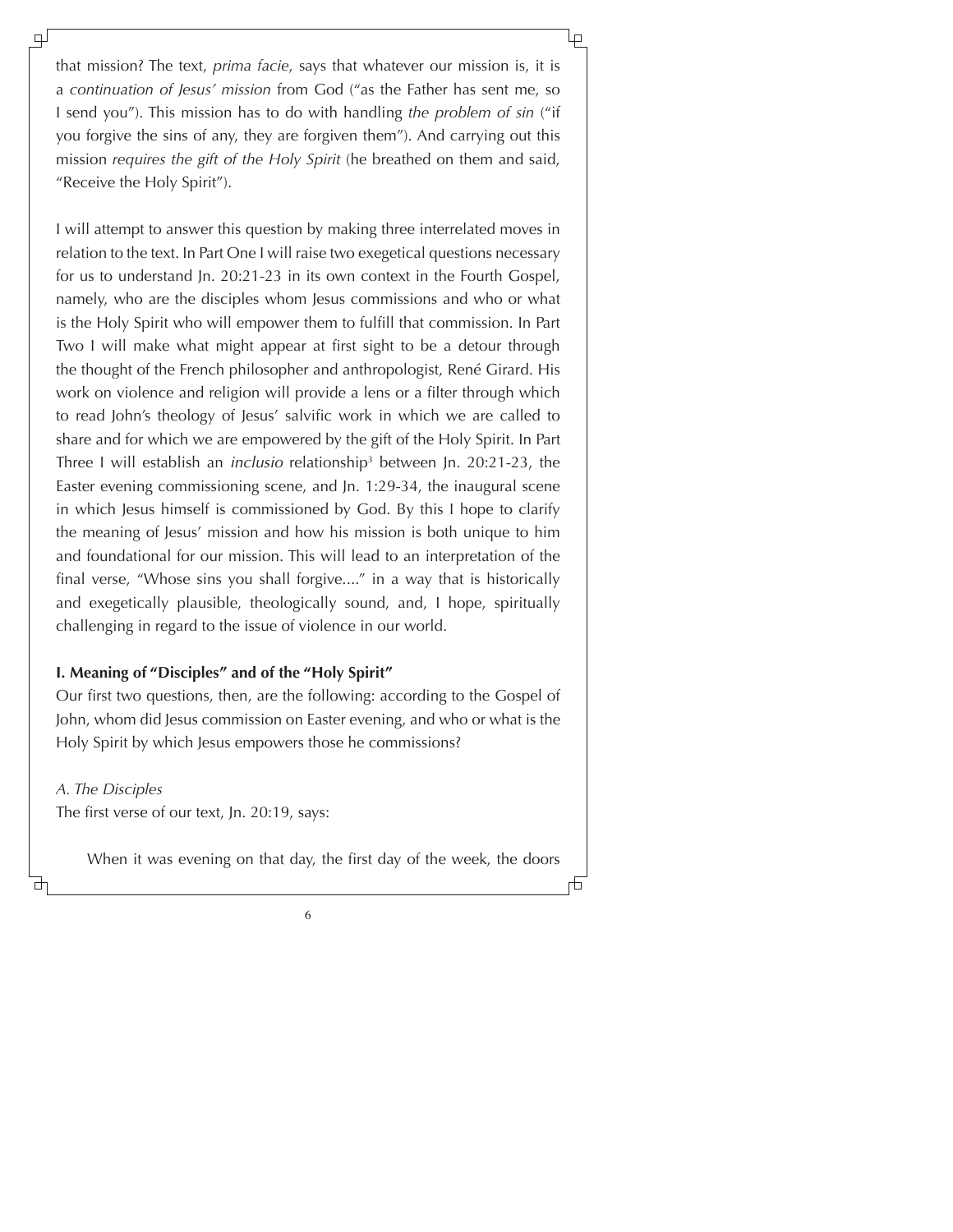being closed where the *disciples* were for fear of the Jews, Jesus came and stood among them and said, "Peace be with you."

Lр

┾┐

 $\overline{+}$ 

This is the same group to whom Jesus, in the immediately preceding scene, had sent Mary Magdalene to announce the Easter kerygma. Jesus told her to "Go to my *brothers and sisters...."*<sup>4</sup> The next verse says that "Mary Magdalene went...to the disciples...." (see Jn. 20:17-18) thus equating the two designations. In the Fourth Gospel, "disciple" is a category that includes both women and men, is more extensive than "the twelve," and is not equivalent to "apostles." As Raymond Brown points out, "disciple" is the Fourth Gospel's primary category for followers of Jesus.<sup>5</sup> Apostles are never mentioned at all in this Gospel. And, although the Fourth Evangelist knew of the group of "the twelve" (see Jn. 6:67, 70-71) there is no account of a calling of "the twelve" in John and no list of them. Jesus called five disciples at the beginning of his public ministry (Jn. 1:35-51). One of them, Andrew's companion, remains anonymous, and one of them, Nathanael, is not in any list of the twelve anywhere in the New Testament. The term "the twelve" is used in only two texts in John (Jn. 6:69-71 and 20:24) and in both instances the term is used to emphasize the greater gravity of sins committed by those disciples. It is never used to suggest that they enjoy special prerogatives or status among the disciples.<sup>6</sup>

The group to whom Jesus appeared on Easter evening, "the disciples," certainly included at least some whom we know were among the twelve, e.g., Simon Peter, as well as people prominent among the disciples in John whom we know were not among the twelve such as the Beloved Disciple, Nathanael, Martha and Mary of Bethany, Mary Magdalene and others. Significantly, one of the twelve, Thomas, we know was missing when Jesus commissioned the disciples to forgive sins and he receives no special commission after his rehabilitation in the following scene. If the commission were intended specifically for the twelve and involved some exclusive power bestowed on them Thomas would have to have received the commission he missed.

Nor can we reason backwards that since this scene was the institution of a sacrament whose administration today is limited to ordained ministers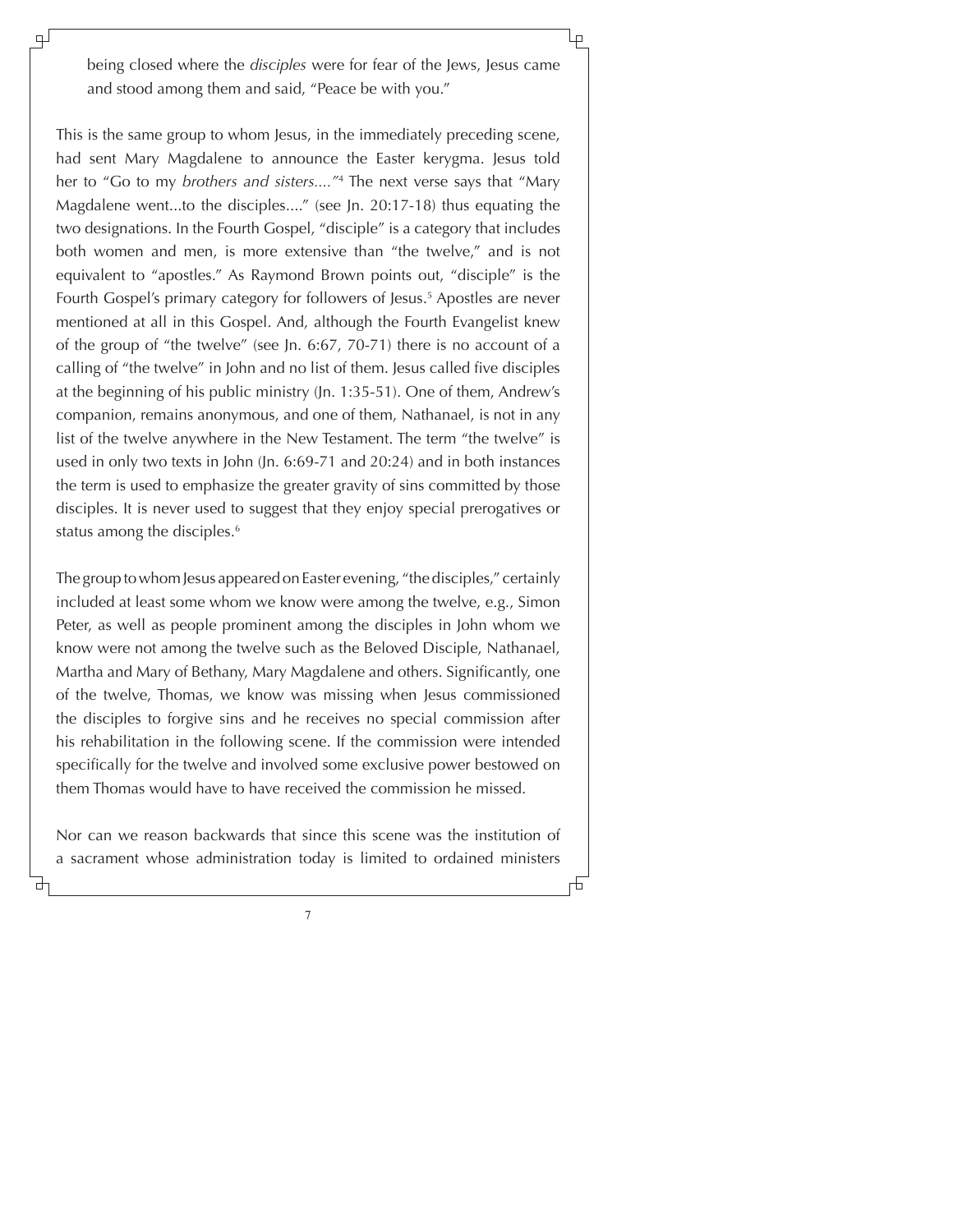the Easter evening community consisted of their forebears. The sacrament of Penance in our sense did not exist until about nine centuries later<sup>7</sup> and there is no indication in the Gospels that Jesus "ordained" anyone. Our passage, in short, is about the commissioning of the ecclesial community, the community of Jesus' disciples. This is important for our purposes because we, the baptized, are that community of disciples and Jesus' commission to his disciples in this scene describes our mission today. In Part III we will take up the question of what exactly the ecclesial community, which will eventually be called the Church, is commissioned to do.

صا

击

#### B. The Holy Spirit

 $\Box$ 

Our second exegetical question is who or what is the Holy Spirit that Jesus breathes upon his disciples in the commissioning scene, Jn. 20:21-23? John uses a number of terms for this mysterious reality that are equivalent in what they denote but diverse in theological connotation. The Evangelist speaks of the Spirit, the Holy Spirit, the Spirit of Truth, the  $\pi \omega \alpha \alpha \kappa \lambda n \tau o c$ (transliterated as Paraclete and variously translated as Advocate, Counselor, Helper, Comforter), and each term has particular nuances. Furthermore, the spirit language moves in a complex and highly symbolic semantic field of Old Testament evocations and technical johannine theological vocabulary. Spirit is associated symbolically with wind and water, with breath and breathing, with creation and re-creation, with the original covenant with Israel and the New Covenant with the New Israel. Given our space constraints, much of this rich spirit material will have to be passed over. Our purpose here is simply to grasp why the Spirit is so important in Jesus' commissioning of his disciples and in our understanding of what we, as the community of Jesus' disciples, are commissioned to do.

1. First, "Spirit" is a way of talking about Jesus' special relationship with God which, by the time this Gospel was written, was understood as divine liation. When Jesus begins his ministry in the Fourth Gospel we are not told that he is baptized by John or tempted by the devil. Rather, John testified that the one who sent me to baptize with water said to me, "He on whom you see the Spirit descend and remain is the one who baptizes with the Holy

8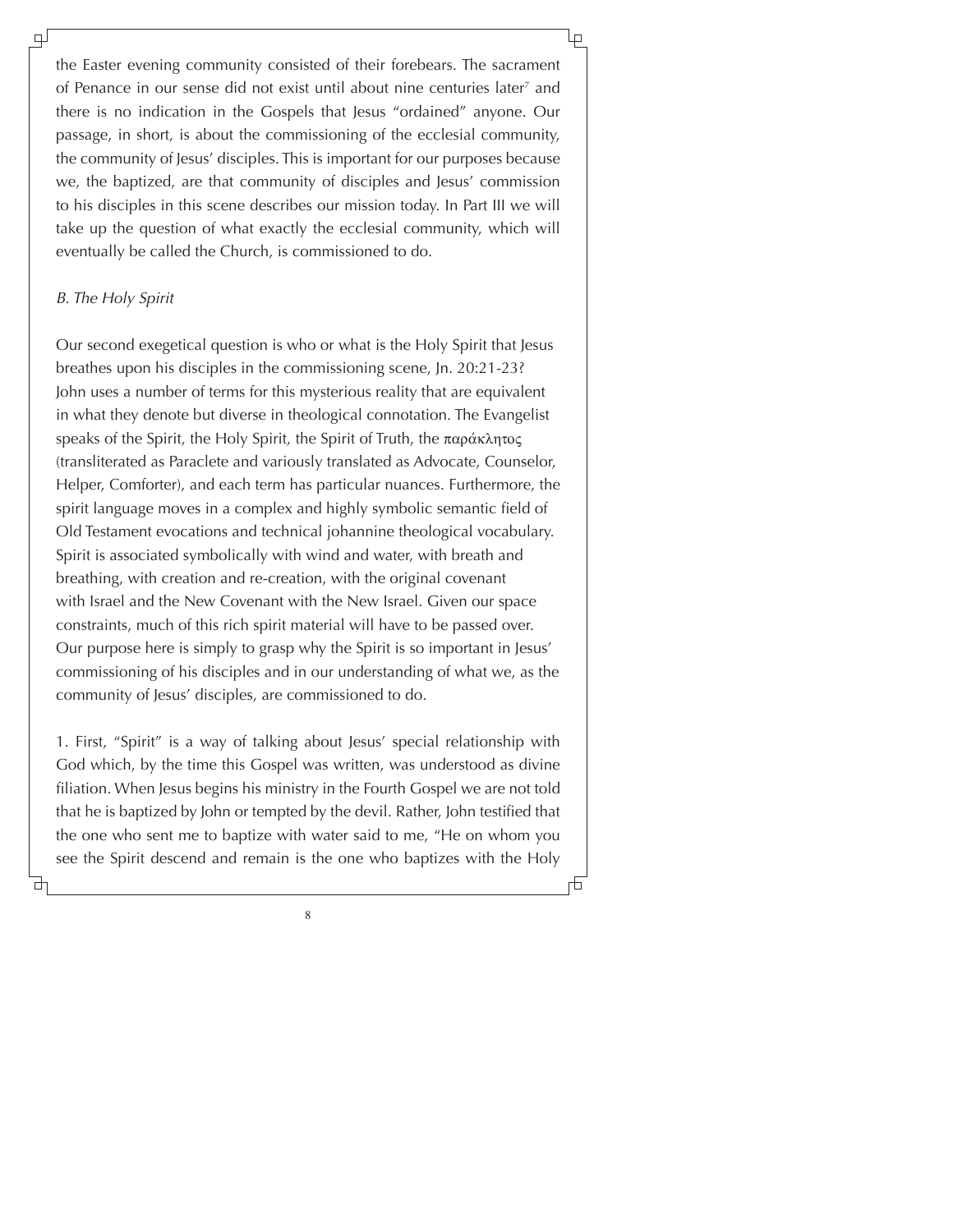Spirit." And I myself have seen and have testified that this is the Son of God (Jn. 1:33-34).

 $\Box$ 

гb

 $\Box$ 

Later, in 3:34, as John's ministry is drawing to a close, the Fourth Evangelist says that Jesus is the one who speaks the words of God because God has given Jesus the "Spirit without measure."<sup>8</sup> So the Spirit is, first of all, a way of speaking about Jesus as Son of God, the repository of the Spirit in all its fullness, who therefore speaks the words of God and is able to give the Holy Spirit to his disciples making the community his presence in the world.

2. Second, there is a series of spirit texts in John 2, 7, and 19 that establishes a close connection between Jesus, the Jerusalem temple and its bloody sacrifices, the bloody sacrifice of Jesus on the cross, and the gift of the Holy Spirit to the Church. This connection is central to our concern.

In ch. 2:13-22, at the outset of his public life, Jesus performed a powerful prophetic sign in the temple in Jerusalem during the feast of Passover. He drove out the large animals used for sacrifice and spilled out the Jewish coins that worshipers needed in exchange for their Roman coinage in order to perform legitimately their sacrificial obligations in the temple. Unlike the Synoptics who place this scene at the very end of Jesus' public life where it functions as a "last straw" in the provocation of the authorities to arrest Jesus, John places this scene at the very beginning of Jesus' public life as a kind of interpretive dramatization of what he has come to do. John does not present Jesus as "cleansing the temple," that is, correcting abuses in order to restore the temple to its proper function. In John, Jesus is declaring the end of temple worship through blood sacrifice.<sup>9</sup> He is announcing prophetically that all substitutionary sacrifice, all killing to give glory to God, all trafficking in blood to obtain God's favor or forgiveness would be ended with his death and resurrection. This is clear from the dialogue that follows the action.

When the temple authorities demanded a sign legitimating this stunning action Jesus replied, "Destroy this temple and in three days I will rebuild it" (Jn. 2:18). They thought he was predicting the destruction of the physical temple but the Evangelist intervenes with the explanation that the reader

9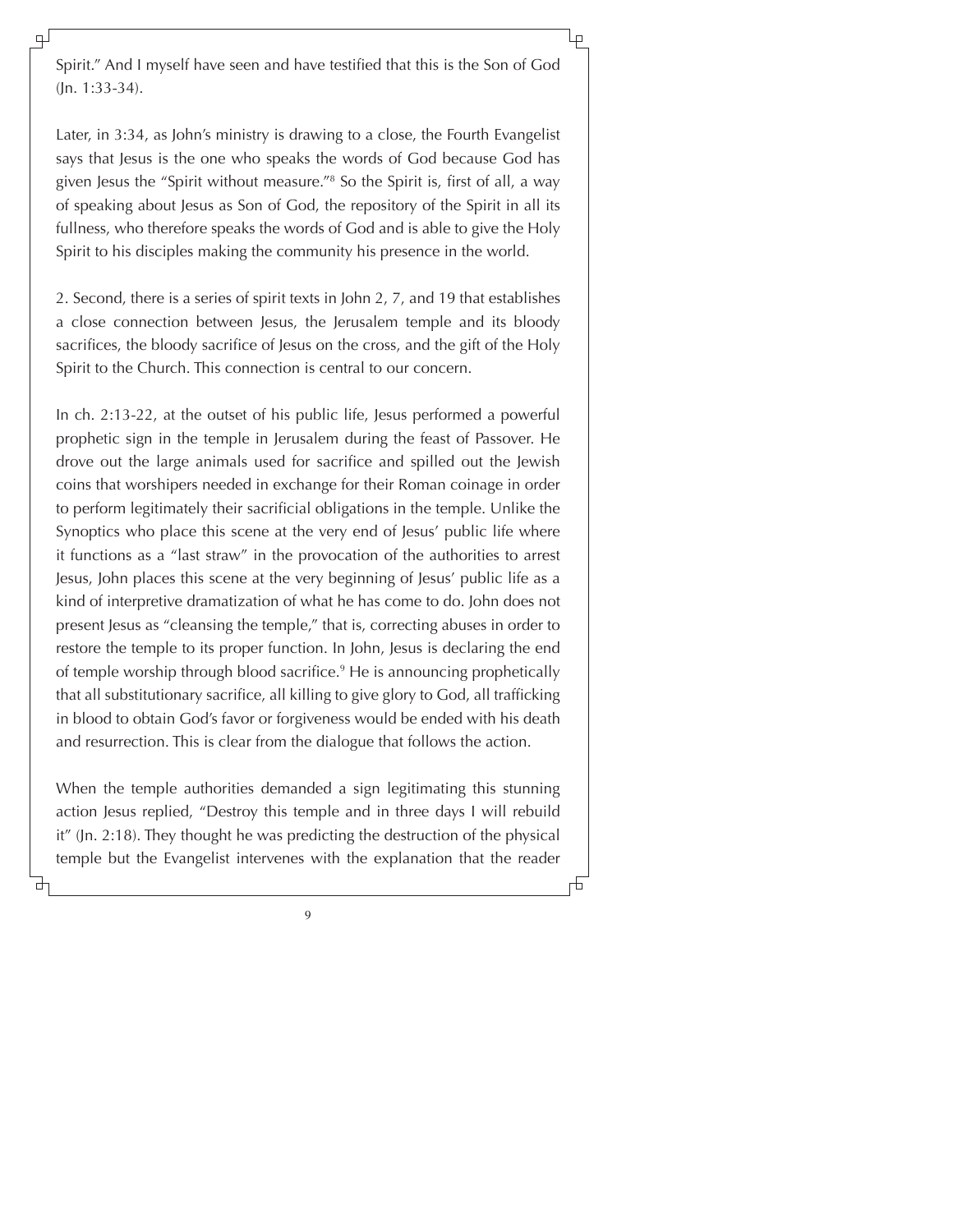will need to understand Jesus' death and resurrection as the end of bloody sacrifice: "But [Jesus] was speaking of the temple of his body. After he was raised from the dead, his disciples remembered that he had said this" (Jn. 2:21-22). The risen Jesus will be a New Temple, as he explains to the Samaritan Woman in chapter 4 when she inquires where true worship is to take place, in Jerusalem or on Mount Gerizim. In both places God was worshiped by sacrifice. But lesus tells her that this dispensation is over. In neither place will true worshipers worship the true God who is Spirit. Rather, Jesus will be the "place" where people will worship God, not by sacrificial slaughter as in the temple, but in Spirit and in Truth (see Jn. 4: 19-24).

Lр

击

 $\Box$ 

In ch. 7 Jesus again goes to Jerusalem, this time for the Feast of Tabernacles in which water as a source of life played a major symbolic role:10

On the last day of the festival, the great day, while Jesus was standing there, he cried out, "Let anyone who is thirsty come to me, and let the one who believes in me drink. As the scripture has said, 'From within him shall flow rivers of living water.'" Now he said this about the Spirit, which believers in him were to receive; for as yet there was no Spirit, because Jesus was not yet glorified (Jn. 7:37-39).<sup>11</sup>

Jesus here evokes the vision in Ez. 47:1-12 in which the prophet saw an ever more abundant river of living water pouring forth out of the side of the eschatological temple, the New Temple of the New Covenant, giving life to all the world. The Evangelist, again, breaks in to interpret what Jesus is saying through the symbol of water: "Now [Jesus] said this about the Spirit." Jesus is the New Temple from whose open side will flow living water, that is, the Spirit, but only after lesus is glorified which is John's term for lesus' death on the cross.

In ch. 19, at the moment of Jesus' death, we have a symbolic fulfillment of this prophecy. According to John, Jesus' last words are, "It is finished" (Jn. 19:30). And having said this Jesus "handed over his Spirit." "It is finished" evokes the Creation story in Genesis 2:1-2 when God finished the work he was doing, namely, the creation of the world including humanity, and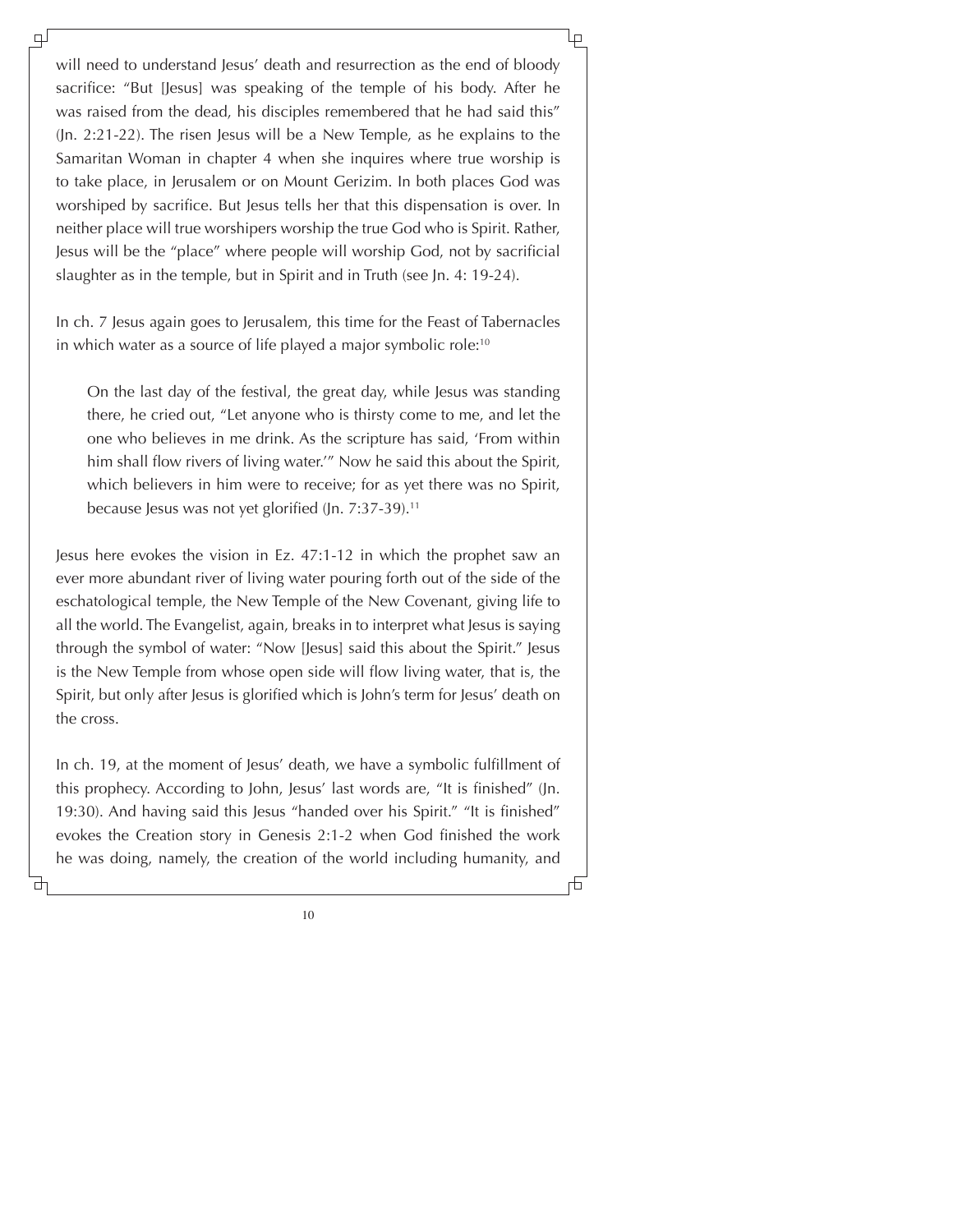rested on the seventh day. But God's work, begun in creation, was not finally finished until humanity was reunited with God through the sacrifice of Jesus who then rested in the tomb on the seventh day, the Great Sabbath.12 Only then can Jesus, through his glorification, "hand over" his Spirit. The expression "handed over  $(\pi \alpha \rho \epsilon \delta \omega \kappa \epsilon)$  his Spirit" is not a euphemism for "die." Jesus, according to John, is not simply expiring. He is literally giving, bestowing his Spirit which, until now, only he possessed in all its fullness. And immediately a soldier pierced Jesus' side and, out of the body that the evangelist had told us will arise in three days as the New Temple, flows the water and blood (In. 19:34) that will give life to all the world as did the water which flowed from the side of the temple in Ezekiel's vision.

صا

⋥

╓

So, when Jesus on Easter evening "rises up" in the midst of his disciples it is as the New Temple in the midst of the New Israel to inaugurate the New Covenant. He shows them his hands, the sign of his saving death, and his side from which the life-giving water and blood flowed, and bestows on them the Spirit. We were told in chapter 2 that it was not until Jesus was risen from the dead that the disciples were able to understand what he had said about raising the temple in three days. In chapter 7 we were told about the water of the Spirit which would flow from within that living temple once Jesus is glorified in death. Now, the disciples (and the readers) are able to connect the dots and understand that, through the bloody death and bodily resurrection of Jesus a whole new order of reality, a New Creation, is coming into being. The community is being constituted as a New People of God in whose midst is the New Temple, the risen Jesus.

3. Third, chapters 13-17 of John's Gospel comprise a series of discourses<sup>13</sup> by Jesus in which he prepares his disciples for his "going away." Soon, they will see him physically no longer but "[i]n that day you shall know that I am in My Father, and you in Me, and I in you (Jn. 14:20). [NAS translation]. This mutual indwelling of Jesus and his disciples is effected by the gift Jesus will give them from the Father, or the Father will give them in Jesus' name, which Jesus calls "the Paraclete" or the "spirit of truth." The Paraclete, as Raymond Brown beautifully wrote, is the Holy Spirit in a special role, namely, as the presence of Jesus after Jesus has gone to the Father.<sup>14</sup>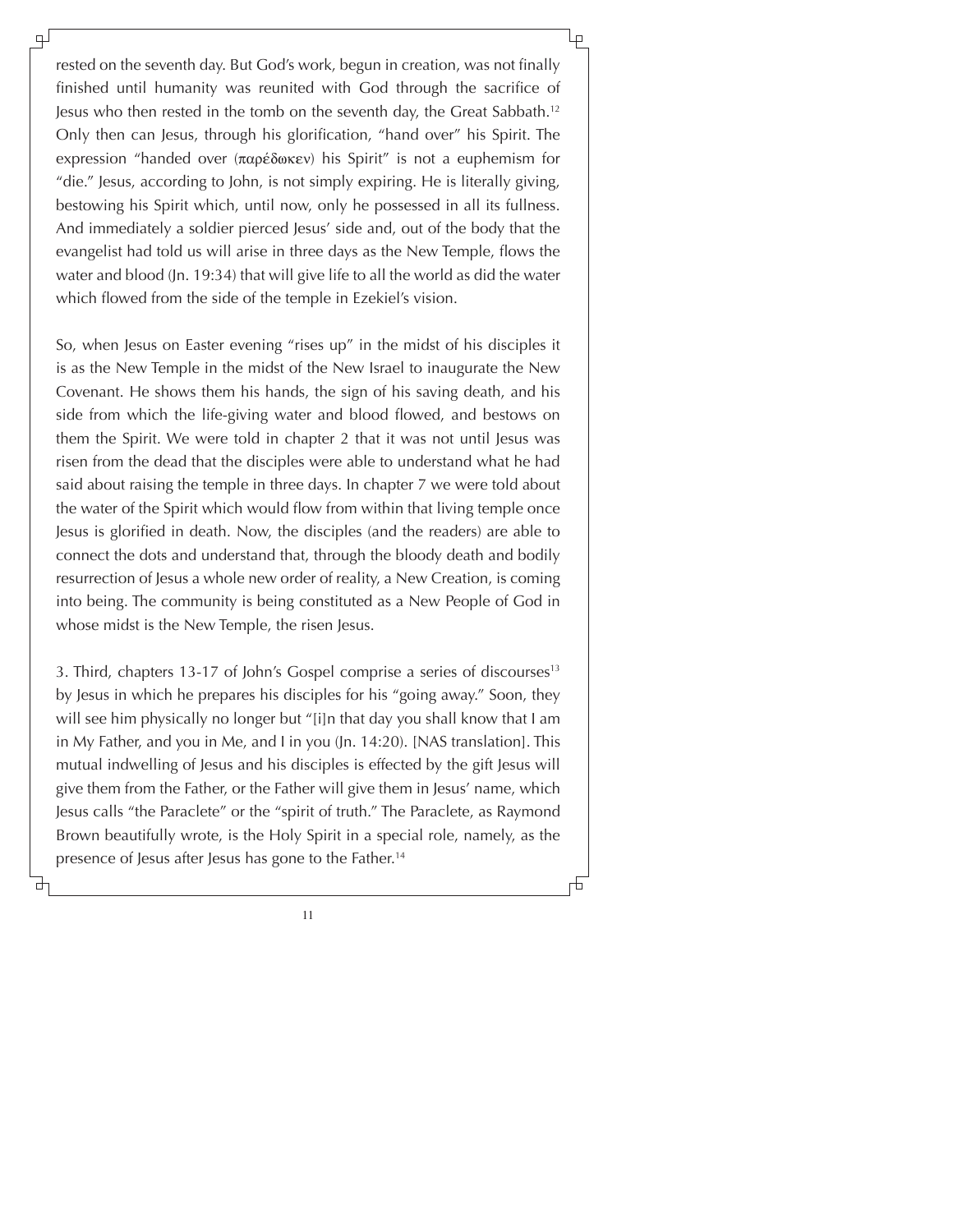The Paraclete has a number of functions among the disciples but the one which is most important for our purposes has to do with understanding Jesus' violent death at the hands of his persecutors. Jesus predicts that his disciples will share his fate. They will be hated and violently persecuted by the world as he was (see Jn. 15:18-19). Jesus warns that "an hour is coming when those who kill you will think that by doing so they are offering worship to God" (Jn. 16:2) just as those who kill Jesus think they are honoring God. This mistaken connection between bloody sacrificial violence and the worship of God is precisely what Jesus will bring to an end by his own death and resurrection.

Lр

击

 $\Box$ 

When the Paraclete comes, Jesus says, he will act as the defense attorney for the persecuted. The Paraclete will do for the disciples what he does in relation to Jesus' death and resurrection, namely, reveal the truth about what is really going on under the mythical disguise of sacred violence, of giving glory to God by the murder of a scapegoat. The Paraclete will prove the world wrong about *sin*, about *justice*, and about *judgment* (In. 16:7-11), that is, about the whole sacrificial system of judging and killing sinners in order to restore unity and peace in society and between society and God. The Paraclete will reveal that killing Jesus was not a religious sacrifice that gave glory to God and saved the Jewish nation but was a vicious lynching carried out under the prompting of Satan, the false "prince of this world." Executing Jesus, the quintessential expression of rejecting the revelation of the God of love in Jesus, is not only not pleasing to God; it is the real sin. Indeed, as we will see, it is "the sin of world" that Jesus came to take away. Furthermore, murdering Jesus was not a restoration of justice by expiating sin through the death of the sinner. The real justice was precisely God's vindication of Jesus through resurrection. Finally, the judgment they thought they had rightly rendered against Jesus the blasphemer will be revealed as false judgment. The true *judgment* falls on Satan, the "original liar," who is revealed as the "murderer from the beginning," the one orchestrating this and all sacralized killing (see Jn. 8:44).

This role of the Paraclete/Spirit in unmasking the evil and futility of the sacrificial system for reconciling humans with God and with each other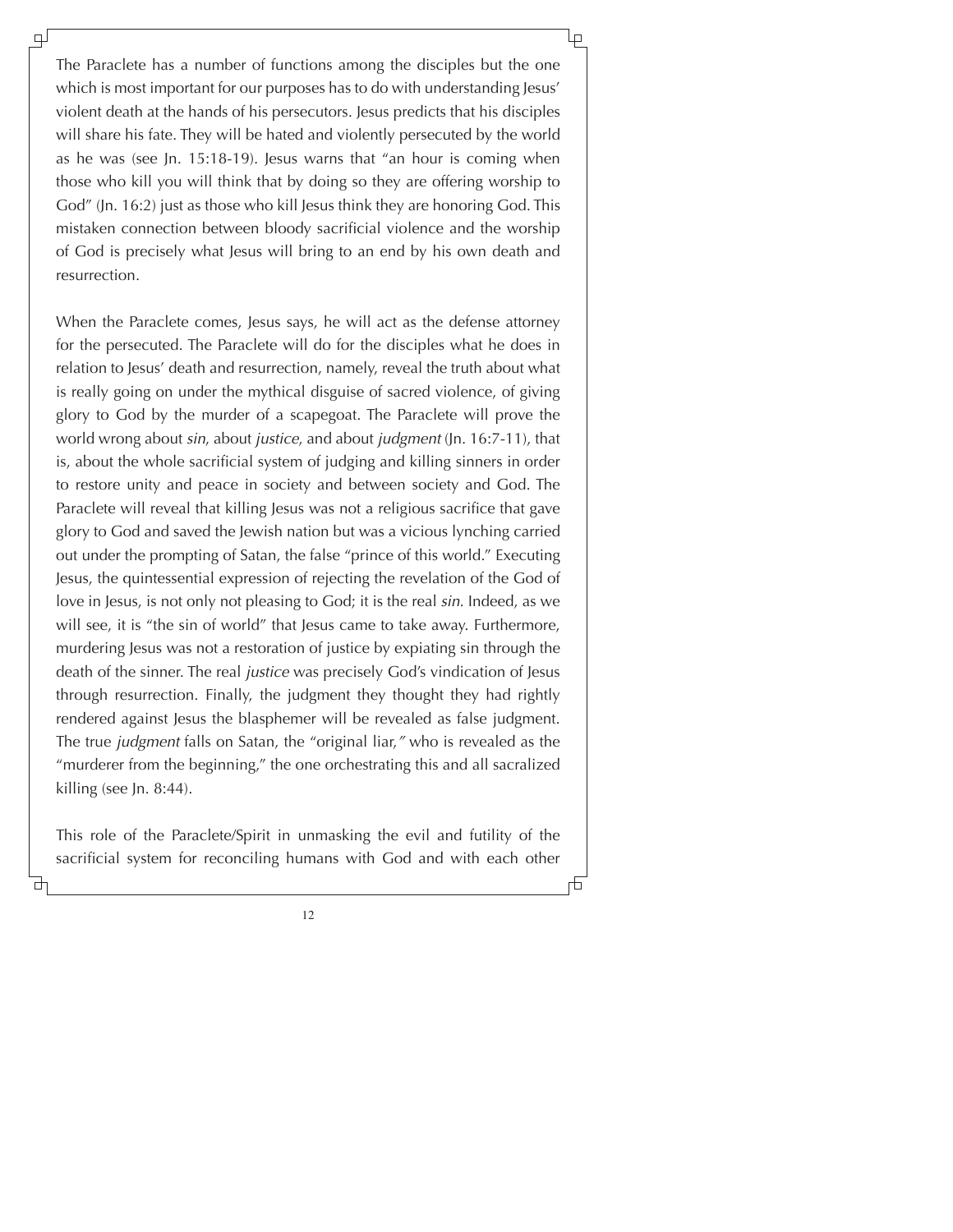will be key to understanding the alternative to sacrifice which Jesus will inaugurate on Easter night by the gift of the Spirit and the commission to forgive sins.

Lр

₼

 $\Box$ 

±

4. A fourth and final clue to the meaning of the Holy Spirit in our passage comes from the Old Testament resonances we hear in the Easter evening pericope. The Greek word in this text for Jesus' action of "breathing on" his disciples as a way of gifting them with the Holy Spirit is  $\dot{\epsilon}$ νεφύσησεν  $(i\mu\psi\sigma\alpha\omega)$ , a New Testament *hapax legomenon*, that is, a word that occurs nowhere else but here in the whole New Testament. It occurs only twice, once in Genesis and once in Ezekiel, in the Septuagint (LXX), the Greek translation of the Old Testament.15 Because it is such a rare word in the Old Testament it would immediately evoke the right associations for John's community reading or hearing this narrative.

"Breathed on" occurs for the first time in the Old Testament in Gen.  $2:7$ where God breathed into the face of the human creature, the  $\ddot{\alpha}$ created from lifeless clay, the breath of life and the  $\alpha\theta$ living being" (Gen. 2:7). The second occurrence is in Ezekiel 37, the famous dry bones passage. God shows the prophet a vast valley of dead bones, the decimated house of Israel whose unfaithfulness to the Covenant has brought them to total ruin. At God's command Ezekiel prophesies to the bones and they begin to come together to form skeletons which are then covered with flesh and skin. But they are zombies, the walking dead, because there is no breath in them. Then God tells Ezekiel to prophesy to the breath or the wind or the spirit (breath, wind, and spirit are the same word in Greek:  $\pi v \in \partial u$ ) and the spirit breathes into the dead house of Israel and they come to life; they rise up as a new people (v. 10). With this recreated Israel God will make a New Covenant:

I will make a covenant of peace with them; it shall be an everlasting covenant with them; and I will bless them and multiply them, and will set my sanctuary [or temple] among them forevermore. My dwelling place shall be with them; and I will be their God, and they shall be my people. Then the nations shall know that I the Lord sanctify Israel, when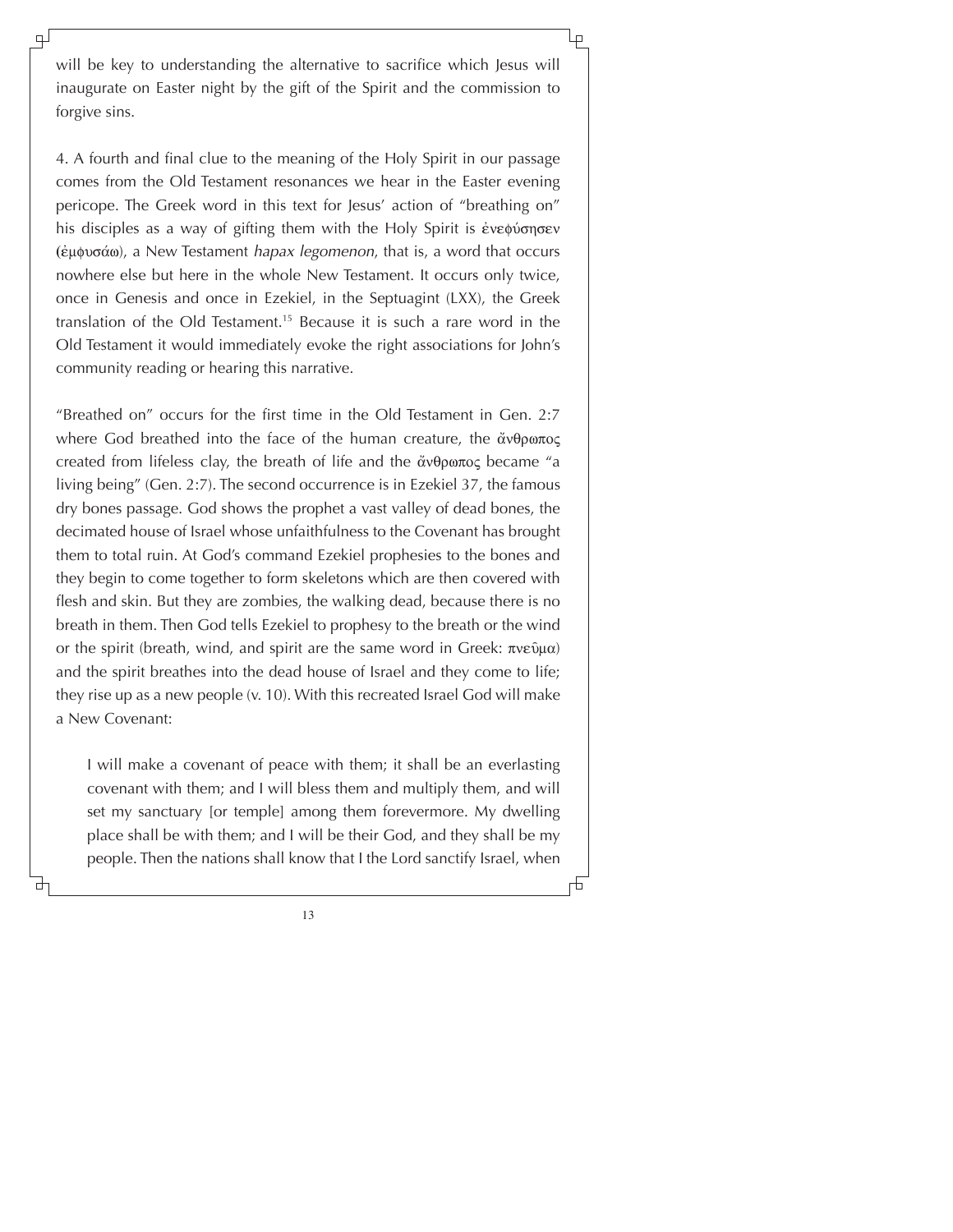my sanctuary [or temple] is among them forevermore (Ez. 37:26-28).<sup>16</sup>

Lд

市

 $\Box$ 

The scene on Easter evening picks up every element of this promise of the New Covenant to a New Israel. Jesus rises up in their midst as the new temple predicted in Jn. 2 and greets them with "Peace to you." He gives them his Spirit predicted in Jn. 7 and handed over in Jn. 19 by means of which he will dwell with them always, being their God as the community will be his people. The New Covenant promised repeatedly in the Old Testament is realized when the Risen Jesus returns to his own to establish them as his ongoing presence among the nations forevermore.

In summary, then, the Holy Spirit in John is the Spirit of Jesus, the principle of his divine sonship which he came into the world to share with all who would believe in him (see Jn. 1:12-13). His public life unfolds as a progressive revelation of what the Spirit, who will be poured forth from the New Temple of Jesus' body when he is glorified on the cross, will be and do for his community. The Spirit will be a stream of life-giving water, a defender when they are being sacrificed as Jesus was, and a revealer of where true justice lies and why human violence can never bring it about. The Spirit will make them a New People of God, a place where the presence of Jesus will be encountered as the presence of God once was in the Temple of Jerusalem. The Spirit that Jesus gives them will enable them to find another way to create justice and peace in this world, a non-violent way of reconciliation that will consist in extending to all people, through forgiveness of sins, the peace Jesus brings to them and breathes into them.

## **II. René Girard and Followers on Religion and Violence**

We turn now to the theory of René Girard and his biblical and theological colleagues which will provide a lens through which to interpret John's presentation of Jesus' saving work which he commissions his disciples to continue and make effective throughout time and space.

René Girard is a French scholar, born in 1923, who began his academic career in medieval cultural studies. He has become best known for his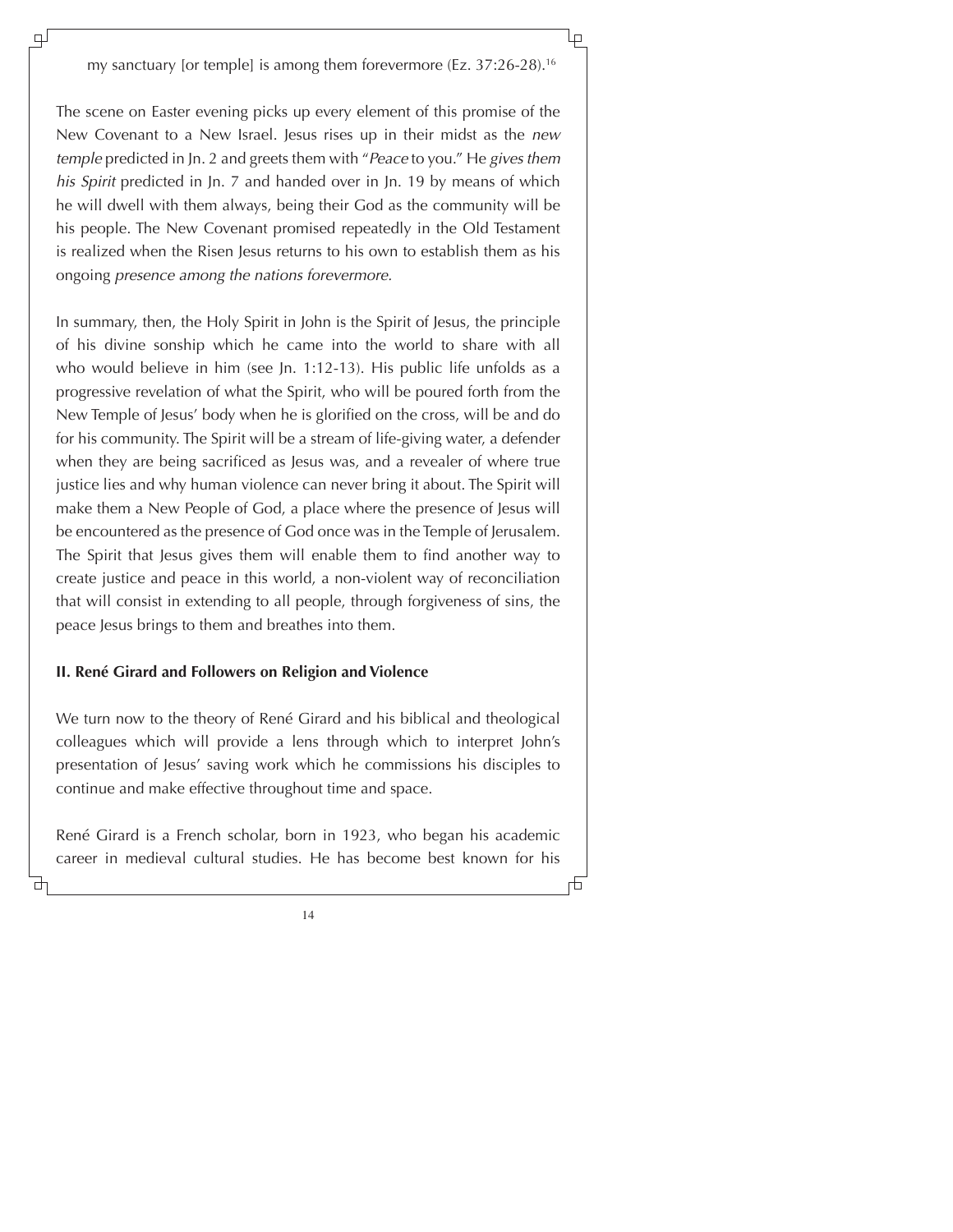interdisciplinary studies in literature, cultural anthropology, and religion. Girard discovered in literature, especially in the Greek tragedies and the works of Shakespeare and Dostoevsky, an anthropological pattern that he, and those who have followed him, believe is virtually universal, namely, the intimate connection by means of violence between religion and culture. It is a theory about the use of scapegoating sacrifice, that is, of violent religious ritual, to keep cultures from self-destructing. Good (i.e., sacred) violence, the killing of the scapegoat for the glory of God, is the means of keeping bad (i.e., social) violence under control. Biblical scholars concerned with the issue of violence in both Old and New Testaments, and theologians concerned with the violence in the substitutionary atonement theory of redemption<sup>17</sup> saw the significance of Girard's thought for their fields.<sup>18</sup> It is important to realize that Girard's theory, like other major theories in fields like psychology or sociology, is not really "his," something he invented. It is something he discovered in the material he was studying. What we owe the theorist, like Jung, Weber, or Girard, is not the truth of the theory (which has to be determined by its explanatory power) but its discovery and explication. How we use such theory depends on our own ability to see connections between the theory and our own fields of inquiry. In my case, I have found Girard's theory extremely helpful in dealing with the question of how Jesus' violent death, which can only be seen as evil, can be understood as saving the world and how we, his followers, can participate in that saving work in a non-violent way.

صا

⋥

±

I will first synthesize Girard's very complex thought<sup>19</sup> and then exploit the synthesis in relationship to a single problem, albeit a very central one, namely the "paradox of the Cross."20 Feminists, liberation theologians, postcolonial thinkers as well as students of such unspeakable human tragedies of violence as slavery and the Holocaust have charged, in ever more convincing and disturbing ways in recent decades, that the Christian teaching that we are saved by the violent death of Jesus has contributed to the justification of violence in society and to the effort by oppressors to render victimized people passive in the face of their suffering.21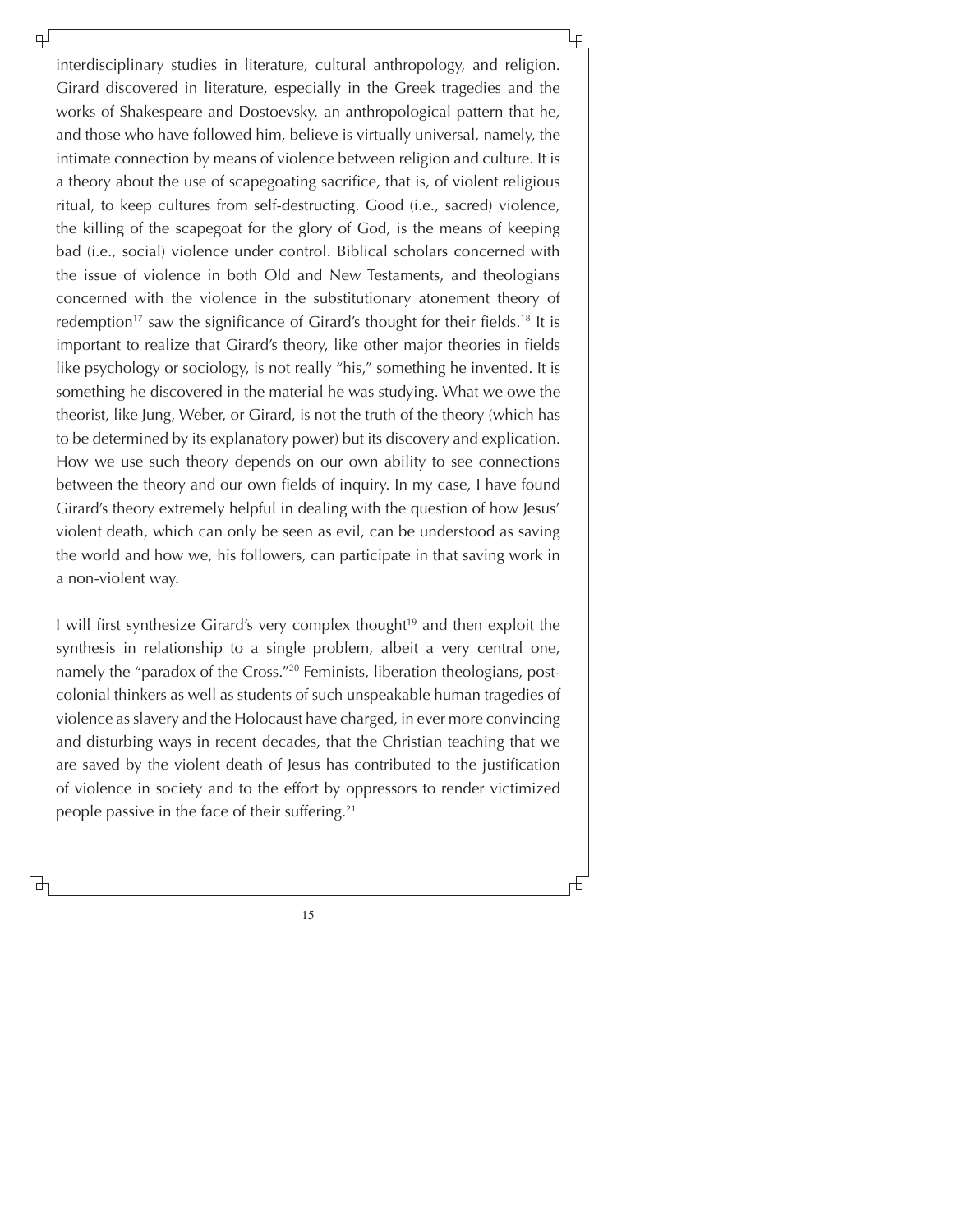The paradox of the Cross is that immeasurable good, namely, the salvation of the world, was brought about by something that was unqualifiedly bad, namely, the murder of Jesus. How is it possible that a totally evil cause produced an infinitely good effect? And how do we explain the fact that a good God either decreed Jesus' death which was evil or at least approved of it? The notion that God was somehow pleased, or pacified, or rendered benevolent toward sinful humanity by an act of sheer evil, namely, the murder of God's own Son carried out by God's permission, is increasingly experienced as a theological brick wall. More descriptively perhaps, it is a theological/spiritual Gordian Knot, a problem that cannot be solved on its own terms. Every intellectual move toward a solution seems to make the problem worse. Incomprehension before this contradiction is exacerbated by the fact that the Passion of Jesus is often presented as motivation for innocent victims to bear their sufferings in mute imitation of the victimized Jesus.

Lр

击

 $\Box$ 

The understanding of two interconnected dynamics is at the heart of Girard's thesis. The first dynamic is *mimetic or imitative desire* which causes social and cultural breakdown and the second is *scapegoating sacrifice* which provides the religiously sanctioned remedy for the social breakdown. Social reconciliation is achieved through the exile, punishment, or death of the victim.

Put very simply, we find in literature of all ages and cultures and in our own experience at every level that we humans do not simply desire things because we see them as good. Rather, we learn to see something as desirable because someone else has or desires that object. The mother evinces infinite delight as she tastes the spoonful of orange mush and the baby opens wide its mouth to share in the delicacy of mashed carrots. The child in the playpen drops the toy with which he was contentedly playing when he sees his companion enjoying her toy which now he must have. The teenager must have a particular brand of sneakers only because that is what the coolest kid in the class wears. The same dynamic drives adults' competition over houses, cars, jobs, and salaries. The fuel of the advertising business is mimetic desire which stimulates the compulsion to acquire what the model possesses. Envious greed leads to rivalry, competition, and eventually conflict. Business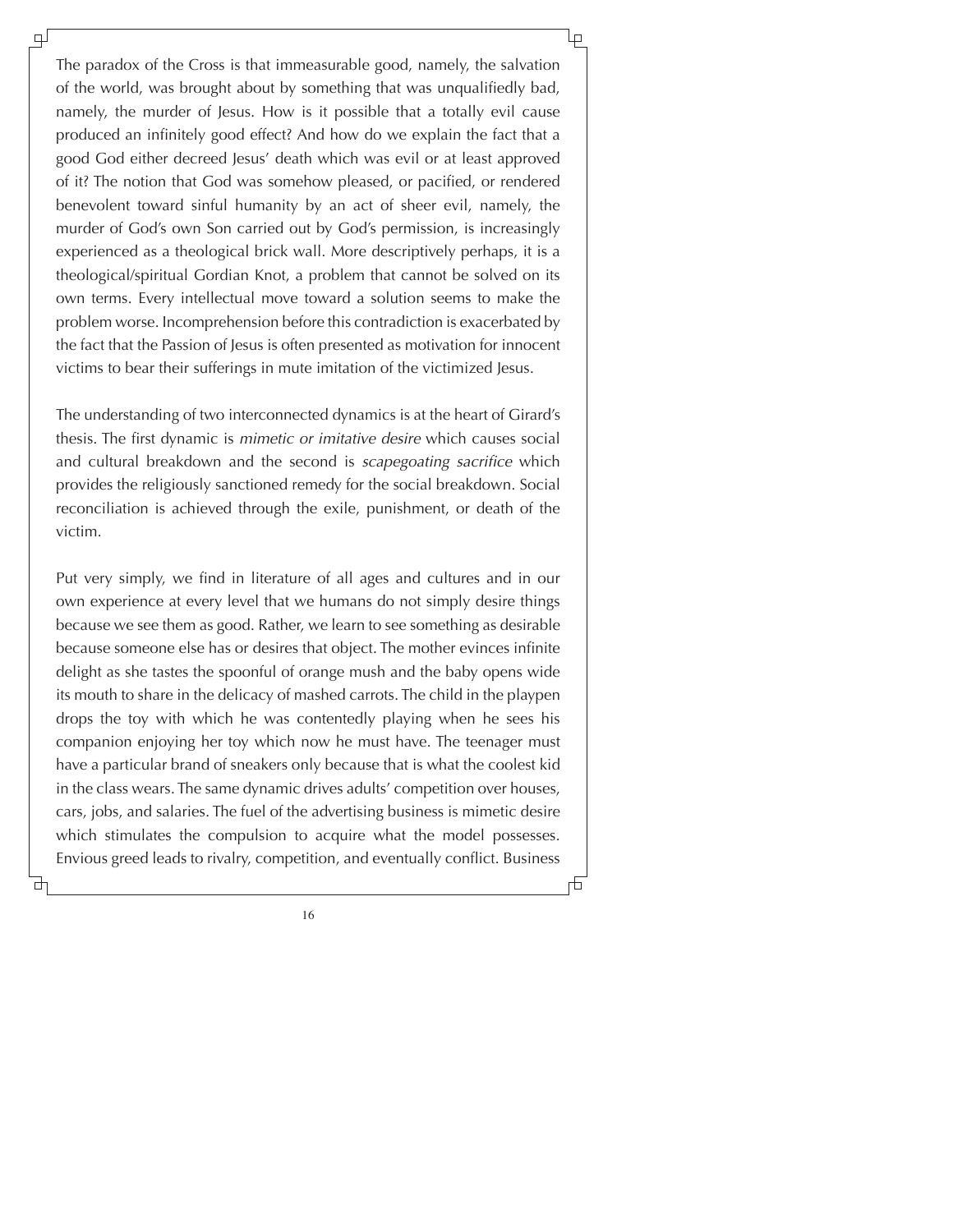and military conflicts evince the same dynamic of envy leading to rivalry which escalates into violence, overt or covert, in the effort of each to obtain what some other has. But winning only incites retaliation against the victor which keeps the cycle of violence going.

Lр

⋥

Imitative desire and the resulting acquisitive rivalry in a society leads inevitably toward the war of all against all as everyone struggles to be at the top of the mimetic pile-up. As violence escalates, social chaos threatens the survival of the group. Enter the second dynamic in Girard's theory, the remedy for contagious violence, namely, scapegoating sacrifice. Something must be done to divert everyone from mutual destructiveness and channel their violent energy into a common and unifying effort. The age-old and universal remedy for social chaos, for the disunity of "all against all," is the unification of "all against one." Nothing unites like a common enemy. The scapegoat is simply the designated enemy.

The scapegoat ritual has a simple structure and dynamism. And what is vitally important is that it really does work. It is effective. In the group convulsed by mimetically inspired social chaos someone, by the mere fact of being somehow different from the majority, is identified as responsible in some way for the social disunity. The coming together to expunge that foreign element restores peace. Almost any kind of difference will do: skin color, sexual orientation, a speech defect, poor grooming, "uncool" clothes, a foreign-sounding name, "nerdy" glasses, living in the wrong part of town, even just being "new" in the neighborhood or school yard. The point is that someone must be responsible for all the trouble in the group and it cannot be anyone like "us" because that would suggest that "we" might be the source of our problem, that "we have met the enemy, and he is us."<sup>22</sup>

As antagonism toward the scapegoat spreads through the crowd it becomes a mob, a single collectivity moved by motives for which no one responsible, at least until the next morning when some individuals begin to wonder how they ever could have participated in "what happened" (not "what we did") last night. But the renewed peace that miraculously descends on the group now that the victim is gone proves that the destruction of the scapegoat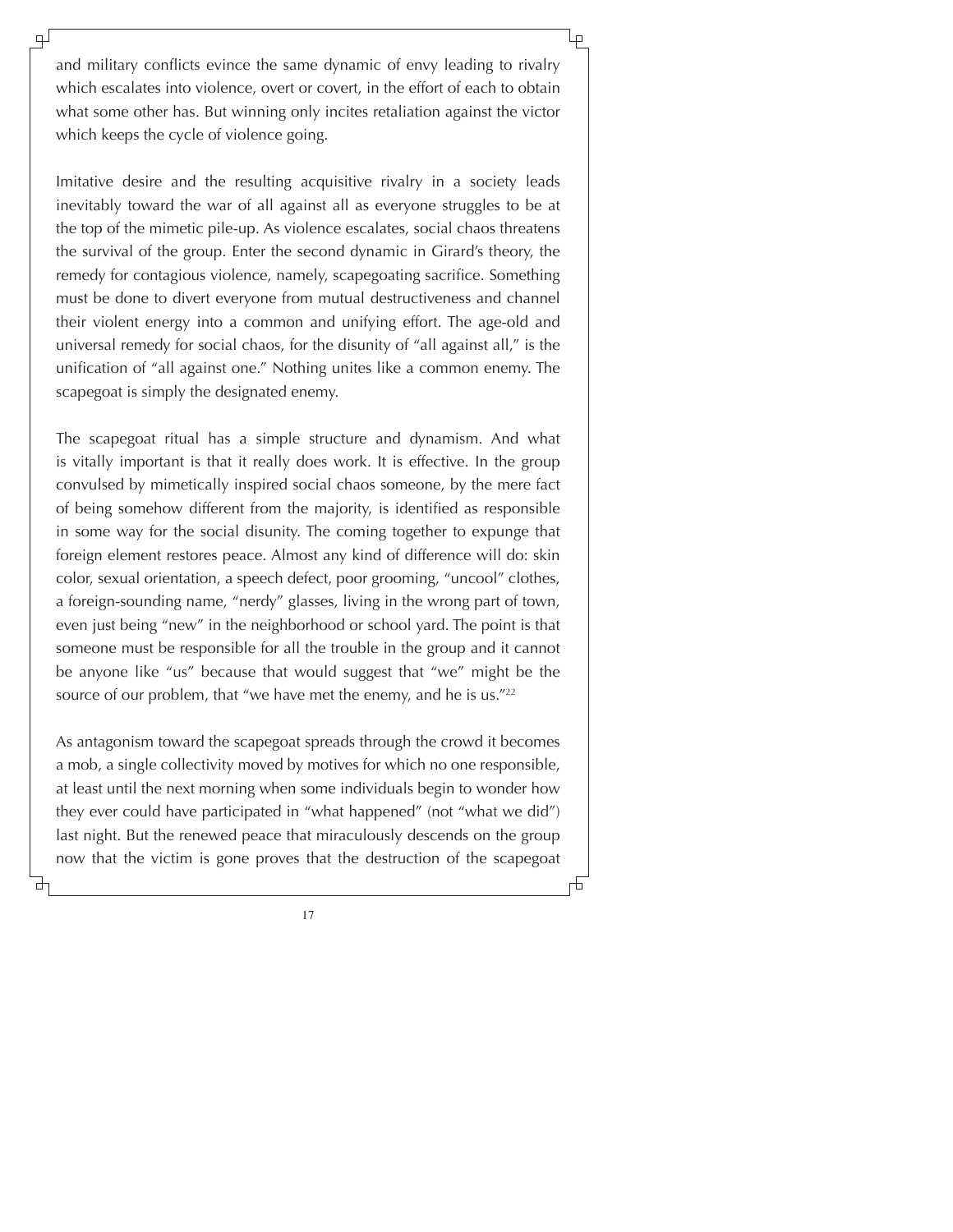was something that "needed to happen." Everything is back to normal. The scapegoat principle is vindicated: "it was expedient that one person die to keep the whole group from perishing" (cf. Jn. 11:50).

Lр

击

 $\Box$ 

Historically, and still in many societies, the scapegoat mechanism is orchestrated within the context of religious sacrifice. The victim is offered to the god or gods whom the people have somehow offended and the deity, pacified by the offering, responds by restoring peace and unity to the community. Once the sacrificial murder had united the people they were able to disguise the violence and injustice of the victimization by creating a myth or sacred story which retold the event, not as murder but as sacrificial service of the divine necessary for the survival of the people. They then created a ritual or sacred drama which allowed the sacrifice to be re-enacted, through either bloody or unbloody repetition, whenever social chaos, infertility, crop failure, plague, or war made renewal necessary.

The function of sacrificial myth was to render the scapegoat's victimization invisible either through vilification of the scapegoat as one who deserved to die or through posthumous exaltation of the victim as the selfless savior of the people who willingly went to death for them. In some cases the myth began as vilification and was later transmuted into divinization. Jesus enraged his opponents by pointing out to them how often they had killed the messengers God sent to them and buried them in unmarked graves thus bringing together the group which had been fractured by the prophet's troublesome proclamation that God was not pleased with sacrifices but demanded justice. Later the vilified and murdered prophet was acclaimed as a voice crying in the wilderness even as the descendants of the murderers claimed that they would never have done what their ancestors did. Jesus, of course, was warning them that they were already plotting to do to him precisely the same thing they had done to the prophets before him (see Mt. 23:29-39 and Lk. 11:47-51). Scapegoating is always a temporary fix. It has to be renewed again and again because the cure is identical with the disease. Violence is used against violence begetting more violence. It is well known, for example, that jurisdictions in which capital punishment is used against murderers have higher murder rates than those in which capital punishment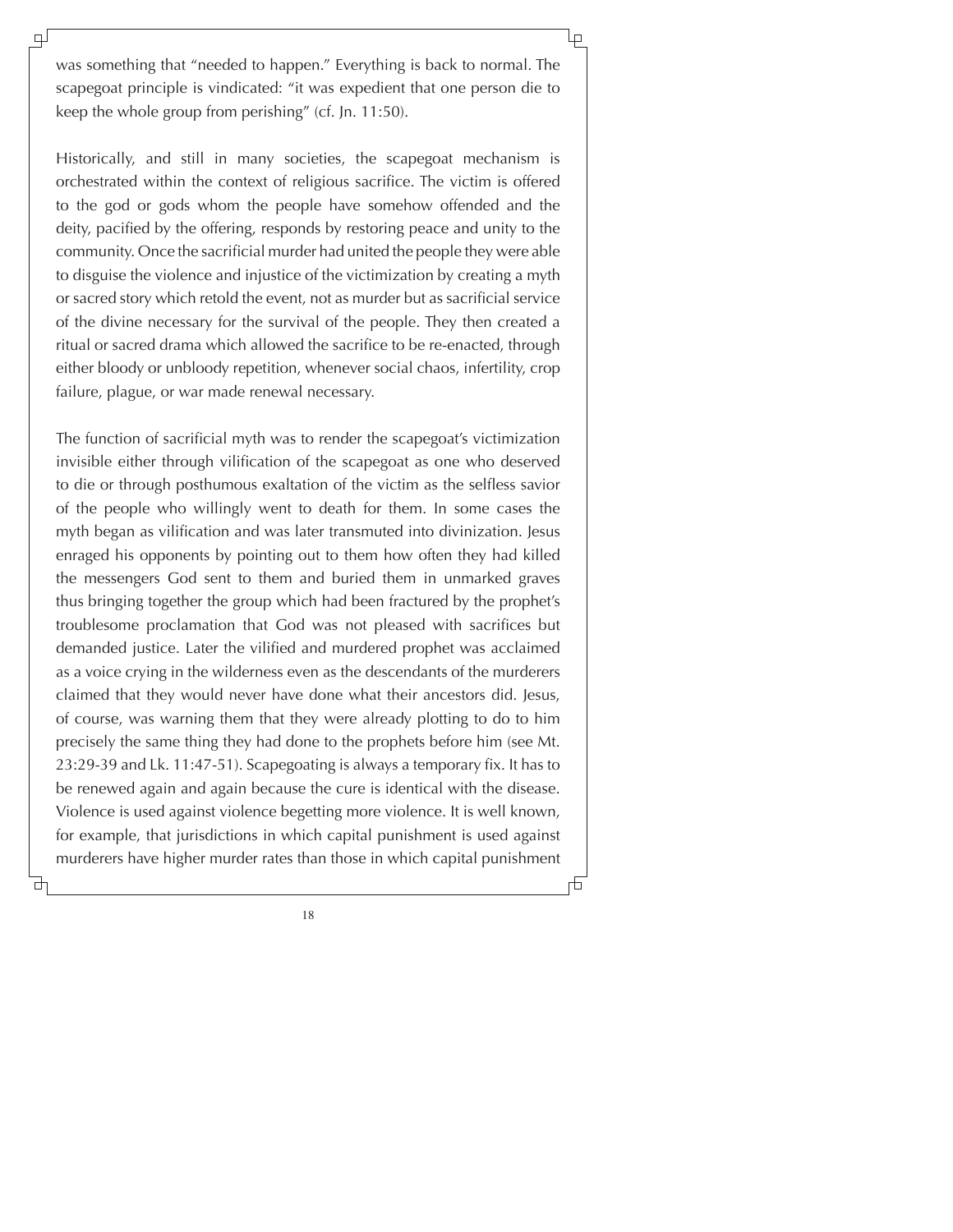is not used.

 $\Box$ 

Wherever one might be on the political spectrum, or how one feels about the Bush-Cheney presidency, it is easy to discern this mimetic desire and scapegoating mechanism in the cultural upheaval in the United States following the 9/11/01 terrorist attack in New York City. Society was thrown into chaos by the attack on the Trade Towers. We were all glued to the television feeding our terror on endless re-runs of the hijacked planes crashing into the towers and the feverish speculation of pundits about who was responsible. In such a case of social destabilization someone must be responsible or the whole society remains vulnerable to forces totally beyond its control. The scapegoat was quickly identified, a man who was different from us religiously, racially, culturally, linguistically. We were told that he hated us because he did not share our love of freedom and our respect for human rights, that he was insanely jealous of our high standard of living and civic virtue. He was a madman possessed of weapons of mass destruction which, unlike us (the only nation that, in fact, has ever used weapons of mass destruction on a civilian population), he was prepared to use. The traumatized society, feeling ultimately vulnerable, united quickly in a singleminded march to war to hunt him down regardless of the human "collateral damage" incurred in the process. It was expedient that one man die rather than that the whole nation perish.

 $\Box$ 

┾┐

His capture unleashed the socially unifying euphoria of "mission accomplished," ecstatic cheers as his statue was toppled presaging his imminent personal destruction for guilt already established beyond a shadow of a doubt on the basis of evidence we were assured existed even though it could not be, and never was, found. And in the surge of social unity expressed in flying flags and yellow ribbons it was essential to suppress any trace of dissent, to silence any "unpatriotic" voice that might suggest that beneath it all could be mimetic desire for oil, or that our own cultural imperialism might have provoked a desire for revenge. The newly unified society did not address the truth or falsity of such suggestions. They were simply rejected out of hand, not as untrue but as "unpatriotic," as taking the side of the scapegoat and thus weakening the newfound unity of all

19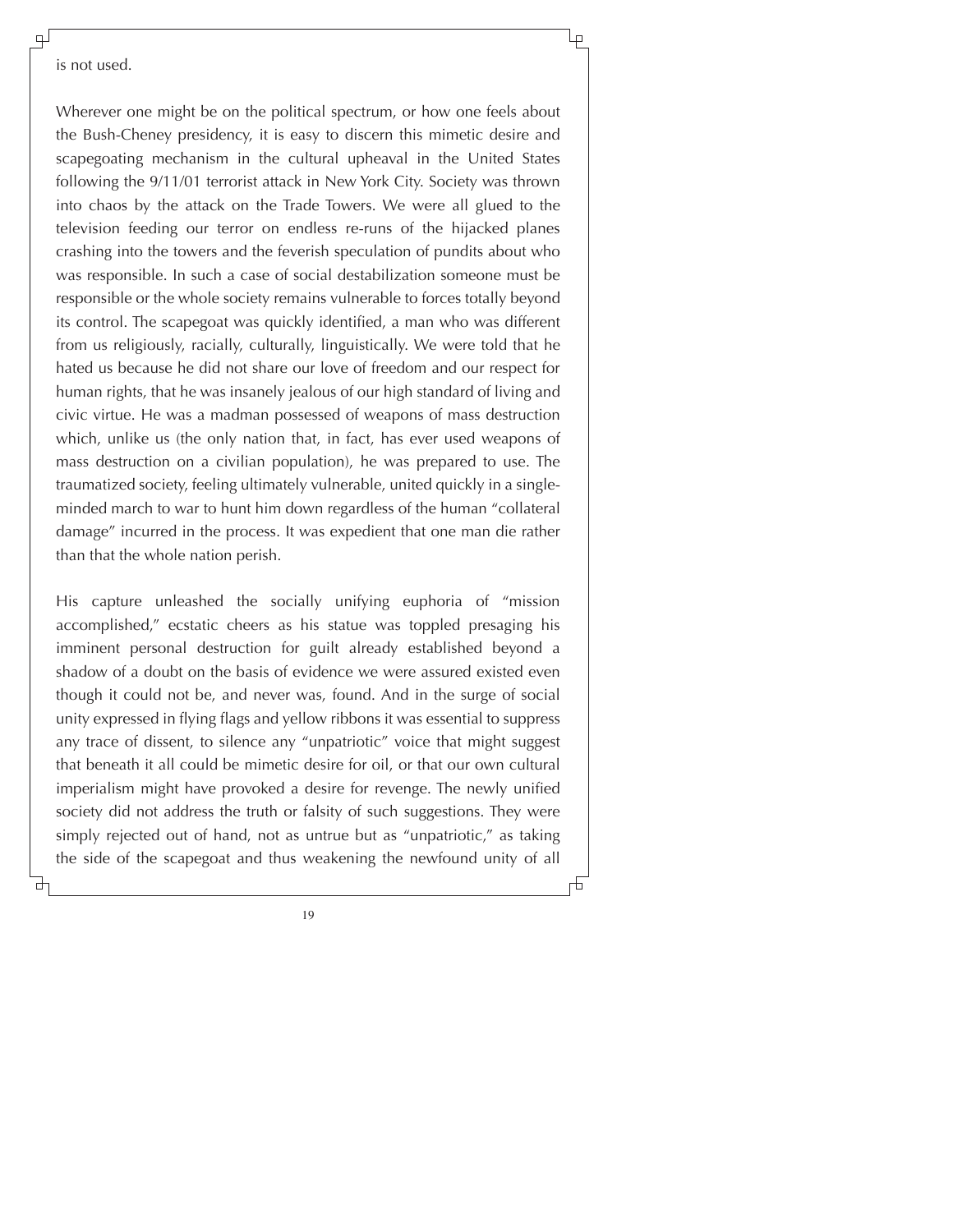against one. Of course, and this is quite instructive, this particular instance of scapegoating fizzled because someone got to the scapegoat before we did. The sacrificial ritual could not be carried to completion. This left us in a state of widespread indecisiveness and mounting disunity as some people called for re-evaluation of the whole project while others called for "staying the course" because, they assured us, there was an even worse scapegoat on the loose. A major obstacle to socially effective scapegoating today, for reasons I hope will become clear, is that for Christians the whole dynamic has lost its legitimating basis in religion precisely because of the execution of Jesus, the innocent scapegoat.<sup>23</sup>

Lр

rЬ

 $\Box$ 

No great stretch of imagination is necessary to see how this Girardian analysis applies to the passion and death of Jesus. Both the civil and the ecclesiastical establishments in Jerusalem were in chaos on the eve of Passover that year. Pilate was the representative of the Roman Empire in a fractious Jewish province24 that was prone, especially at religious holidays, to riot. Caiaphas was the Jewish high priest, basically kept in power by that Roman governor. Jesus was a provincial preacher whose teaching challenged both the political and religious power structures and thereby stirred up the Jewish people. If the people got out of order, for any reason, Pilate would turn against the Jewish leadership whose job was to keep the people pacified. As Jews from all over, domestic and foreign, poured into the Holy City for Passover, both Empire and Temple were sitting on a social powder keg.<sup>25</sup>

Jesus was "different" enough to make him an ideal scapegoat. He was from the Galilean "boonies," despised by the Jerusalem religious pure bloods. He was very possibly illegitimate. He was in his thirties and not married which could have several unsavory explanations. Someone had heard him say something threatening about the temple, although they could not remember exactly what, and his claiming to be God's Son was certainly blasphemous. Who needed a trial? Obviously, the riot simmering in the streets was due to this "odd man out," this messianic pretender.

Pilate knew that Jesus was innocent, and in John's Gospel announces it three times.<sup>26</sup> So did Caiaphas who had declared to his colleagues the real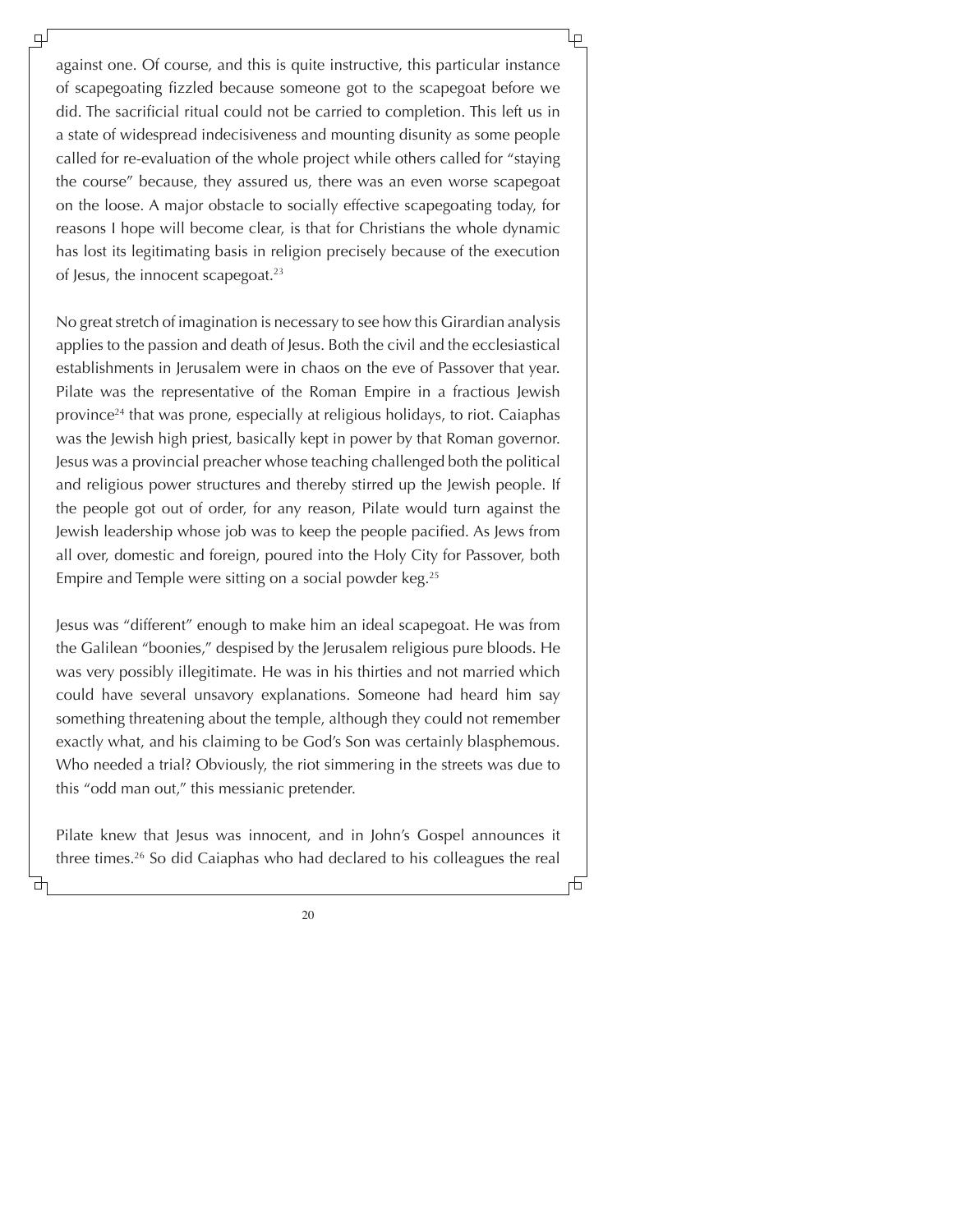reason Jesus had to be stopped: if he was allowed to go on the whole world would follow him and the Romans would wipe out the Jewish nation (see Jn. 11:48). The scapegoat principle was clearly enunciated by Caiaphas, "It is expedient that one man die rather than that the whole nation perish" (see Jn. 11:50 and 18:14).

Lр

⋥

Pilate and the Jewish elders play off each other in the scenes in John 18- 19. They whip the Passover crowd into a mindless mob screaming for the death of someone against whom most have not even heard charges and for the release of Barabbas, already convicted of the very crimes of which Jesus stands accused. The scapegoat is offered to them, dressed as a fool, so brutalized that he in no way resembles their respectable religious selves (see Jn. 19:5). The path to civil and religious peace clearly lay in the unification of all against one.

A few hours later, after the lynching on Calvary, calm descends over the land. In all three synoptic gospels one of the executioners acknowledges that their victim was innocent, a Son of God (Mt.27:54; Mk. 15:39; Lk. 23:47). Luke says the crowd dispersed beating their breasts (Lk. 23:48). Pilate is relieved to get Jesus' body out of sight before people come to their senses and realize what they have done. The religious go "off to church," home for the solemn celebration of Passover, while the Roman soldiers wash their hands of another gruesome tour of duty, just following orders. The important thing is to relish the restored order, the closure, that the scapegoating sacrifice has accomplished and try not to think too much about the details.

## **III. The Meaning of Jesus' Commission of His Disciples**

In this third part we will read the paschal mystery of Jesus through the lens of Girardian mimetic theory in order to understand how his violent death and resurrection brought about the salvation of the world and how his disciples' mission to forgive sins is a non-violent continuation of that saving mystery. The scene at the end of the Gospel in which Jesus sends his disciples as his Father had sent him forms an inclusio with the scene at the very beginning of the Gospel in which Jesus is commissioned by God.<sup>27</sup>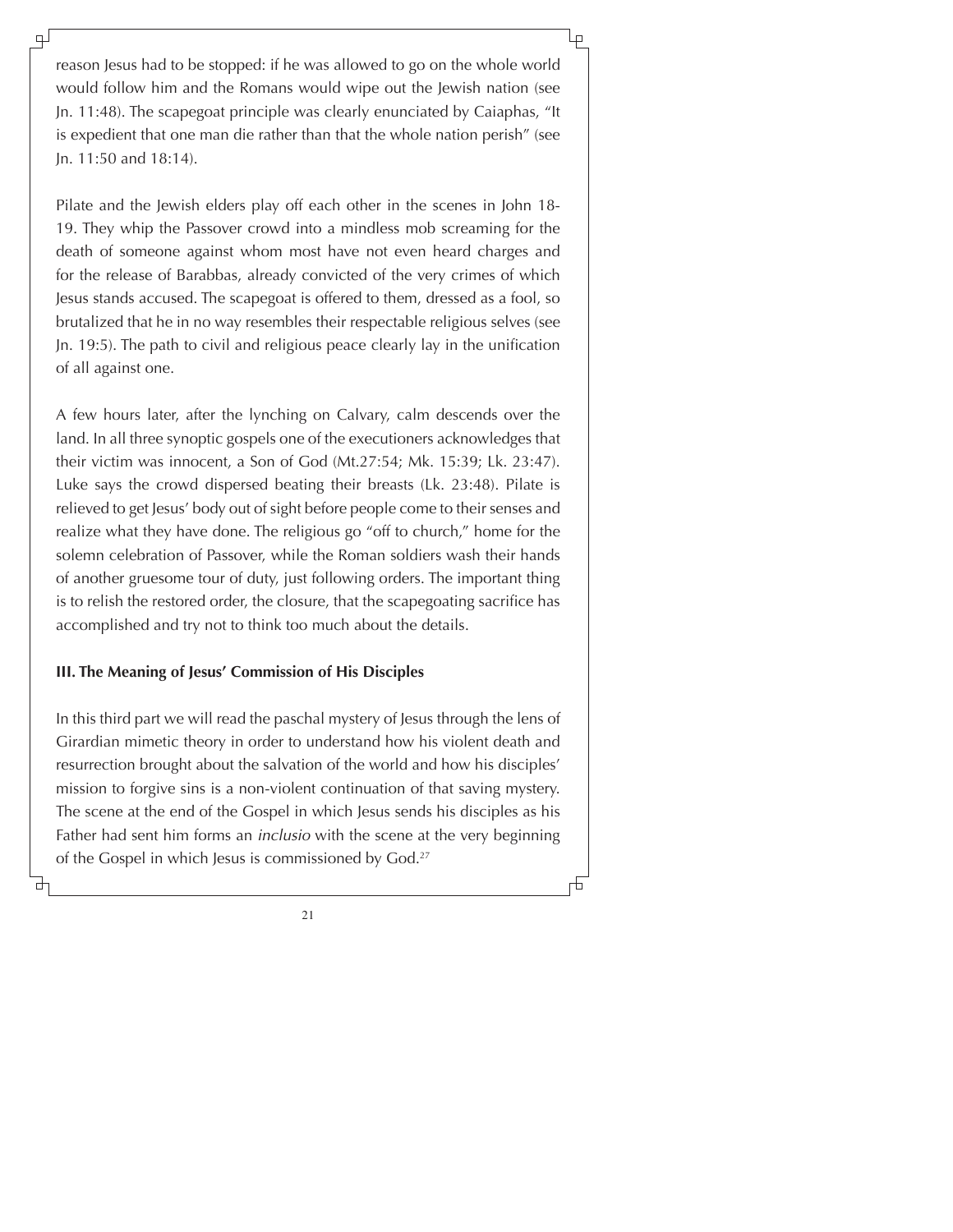In Jn. 1:29-34 emissaries from Jerusalem were sent to ask John the Baptizer, who was attracting a crowd, who he was, what he was doing, and by what authority. John emphatically denied being Elijah, the Mosaic prophet, or the messiah. He was merely a voice crying in the wilderness, one sent to bear witness to someone coming after him whose status far surpassed his own.

Lд

 $\Box$ 

The next day [John] saw Jesus coming toward him and declared, "Behold, the Lamb of God who takes away the sin of the world! ..... [T]he one who sent me to baptize with water said to me, 'He on whom you see the Spirit descend and remain is the one who baptizes with the Holy Spirit.' And I myself have seen and have testified that this is the Son of God" (Jn. 1:29-34).

John's witness to Jesus at this inaugural moment, seen in light of the commissioning of his disciples in Jn. 20:19-23, shows the continuity between his vocation and theirs: here the Spirit descends and remains on Jesus empowering him for his mission to "take away the sin (singular) of the world." When he has accomplished this great work through his life, death, and resurrection Jesus will "baptize," that is, empower his followers with the Holy Spirit for their mission to "forgive sins (plural)."

So we need to ask three questions: 1) what is the "sin of the world"? 2) how does Jesus, take away the sin of the world? 3) how does the empowerment of the disciples to forgive sins continue Jesus' salvific work? Central to answering these questions is the identification of Jesus by John as the "Lamb" of God" ( $\alpha$ μνὸς τοῦ θεοῦ), a mysterious title that appears nowhere else in the New Testament.<sup>28</sup> Scholars recognize three Old Testament passages as possible background for this title:<sup>29</sup> the "sacrifice of Isaac" in Gen. 22:1-20 in which God provides the lamb for Abraham's holocaust; the Suffering Servant in Is.  $53:7-8$  who is silent like a lamb led to slaughter:<sup>30</sup> the Paschal Lamb whose blood saves the Hebrews in Egypt and whose flesh becomes their Passover meal (Ex. 12:1-14). This Old Testament typology and symbolism will illuminate our investigation of Jesus' mission.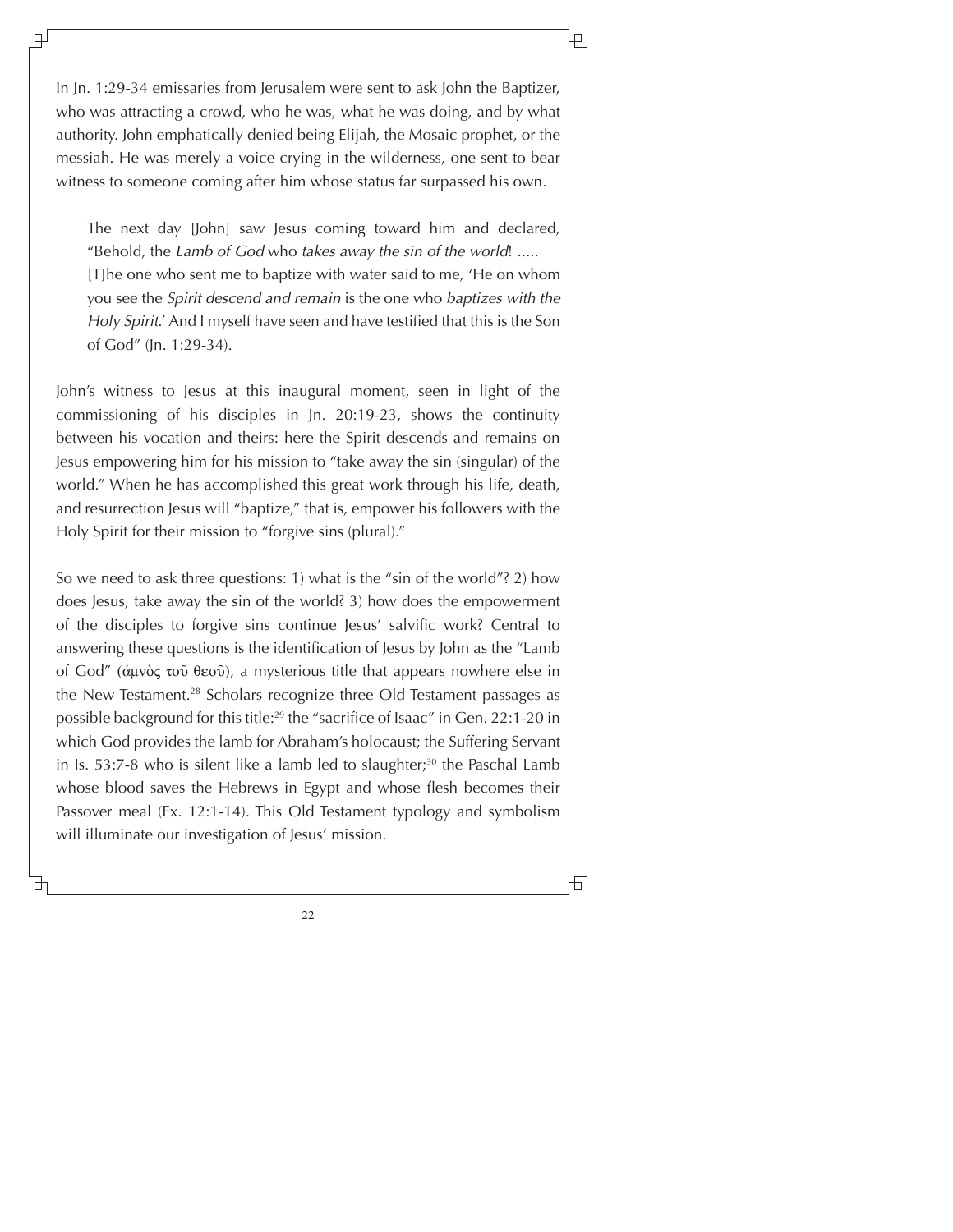#### A. The "Sin of the World"

 $\Box$ 

First, what is the "sin of the world" which Jesus came not just to forgive but to definitively take away? Jesus, in the Last Supper discourses, says that the Paraclete will convict the world of sin (in the singular), that is, will reveal the true nature of sin. Jesus says that the world, meaning those under the in fluence of Satan, is wrong about sin because it thinks that Jesus is the sinner, a blasphemer whose elimination will give glory to God. But the real sin, which the Spirit of Truth will reveal, is that "they (the world) do not believe in me" (Jn. 16:9), that is, in Jesus.

Lр

In his great final prayer to God Jesus says, "...this is eternal life, that they may know you, the only true God, and Jesus Christ whom you have sent" (John 17:3). So "eternal life" or salvation is to believe in God who is revealed in Jesus and its opposite, "the sin," is to refuse to believe in Jesus and thus reject God.

What Jesus reveals is not some abstract theological proposition to which people are obliged to give intellectual assent, but that Jesus and the Father are one, something readily visible in the signs Jesus had been doing which are clearly beyond human power (see Jn. 10:37-38): opening the eyes of a man blind from birth, healing a man lame for 38 years, feeding a huge crowd of hungry people with five loaves and two fish, raising someone long dead. The person who sees Jesus sees the Father, that is, sees God at work in the world (see Jn. 12:45 and 14:9). In other words, Jesus is the manifestation of God precisely as love: "God so loved the world as to give the only Son" (Jn. 3:16). Jesus says to the Samaritan woman, about himself, "If you knew the gift of God and who it is who is speaking to you...." (Jn. 4:10). God is love expressed in the Gift who is Jesus. Jesus manifests God's identity as love by doing the loving works of God in their midst (see Jn. 10:37-38;14:11). The "sin of the world" is not to accept that Gift, not to believe that God is love. Humans refuse that gift, quite simply, when they refuse to love, when they choose other paths to "life" and security such as rivalry and violence. "The world" includes everyone involved in the Good Friday murder: Pilate the Gentile, the leaders of the Jews, the disciples of Jesus who betray, deny, and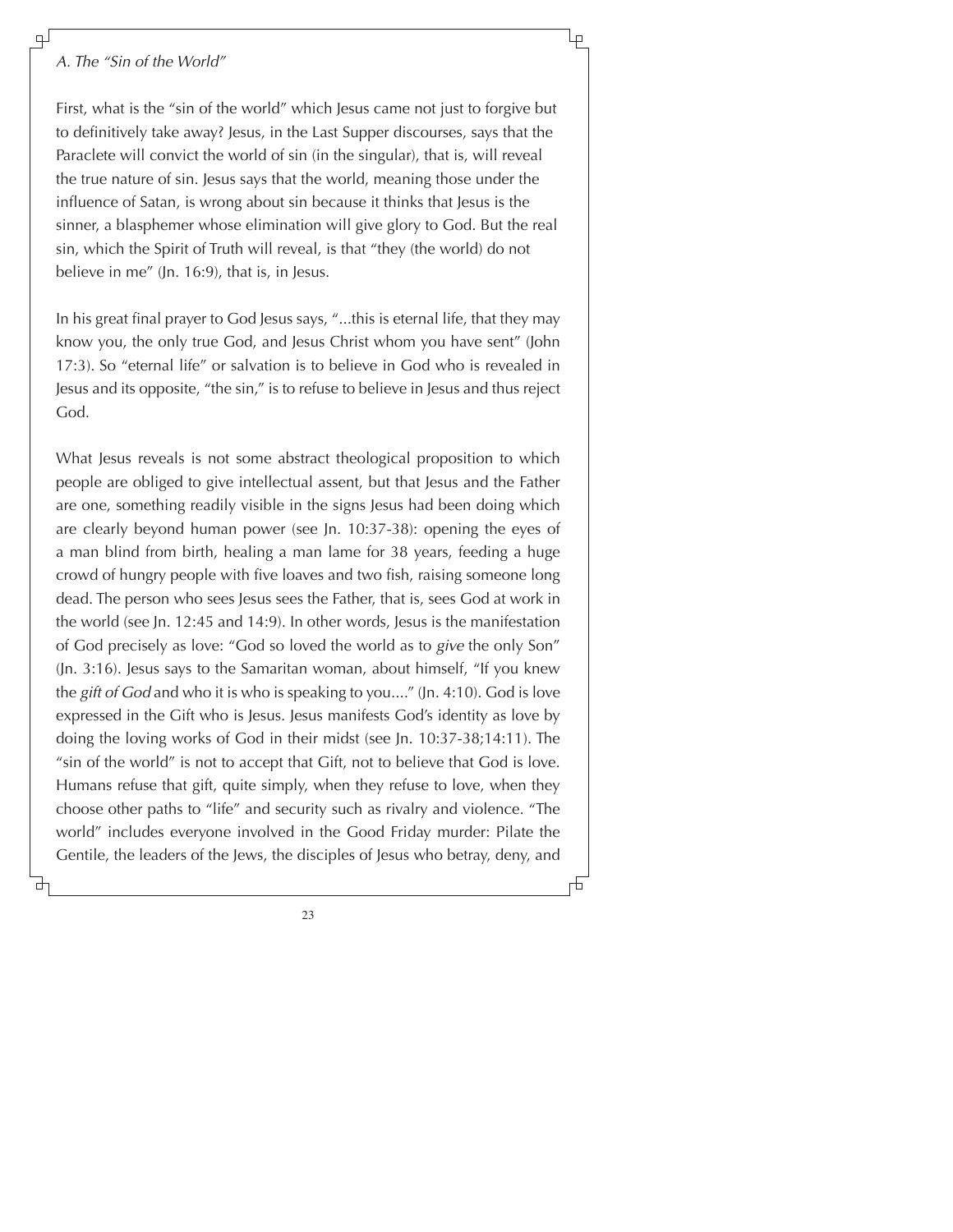abandon him, the Jewish mob screaming for his blood, the Roman soldiers who execute him. When the world seizes the Gift of God and crucifies him they manifest the true nature of the "sin of the world," that is, the rejection of the God who is love.

صا

击

 $\Box$ 

The story of the binding of Isaac (Gen. 22:1-20) probes this perversity of humanity in the face of God's gift of gratuitous love. In the Old Testament, the holocaust or whole burnt offering was the symbol of wholehearted love of God. God must wrench humanity free from the conviction that true holocaust requires destruction of that which is offered, that equates love with violence.

You will recall that God told Abraham to take his only, beloved son Isaac, the gift of God through whom the covenant would be extended to all people, to a mountain God would show him and there offer Isaac as a holocaust. Abraham understands that to respond with his whole heart to God's wholehearted love he must destroy God's gift. Abraham places the wood for the sacrifice on Isaac, the intended victim, and ascends the mountain. On the way, Isaac says to his father, "The fire and the wood are here, but where is the lamb for the holocaust?" Abraham replies, "God himself will provide the lamb for the holocaust, my son" (Gen. 22:7-8). As Abraham raises the knife to slay Isaac, God stops him and provides a sheep caught in the thicket to replace Isaac as the symbol of Abraham's self-gift. A major point of this story, which at this point loses all interest in the sheep or the slaughter and turns to the relation between God and Abraham, is that God does not desire human sacrifice. God prizes the total self-gift, the holocaust of the heart expressed in Abraham's willingness to offer even his son, that responds to God's total self-gift to humanity expressed eventually in the gift of God's son. But gratuitous slaughter of what is precious, of God's gift, is not the appropriate way to give glory to God.

Like Isaac, Jesus appears as the beloved Son of his Father, the gift of God, the holocaust of God's heart, the Lamb of God provided by God to take away the sin of the world. John alone among the Gospels tells us that Jesus carried by himself to the mount of sacrifice the wood upon which he would die (Jn.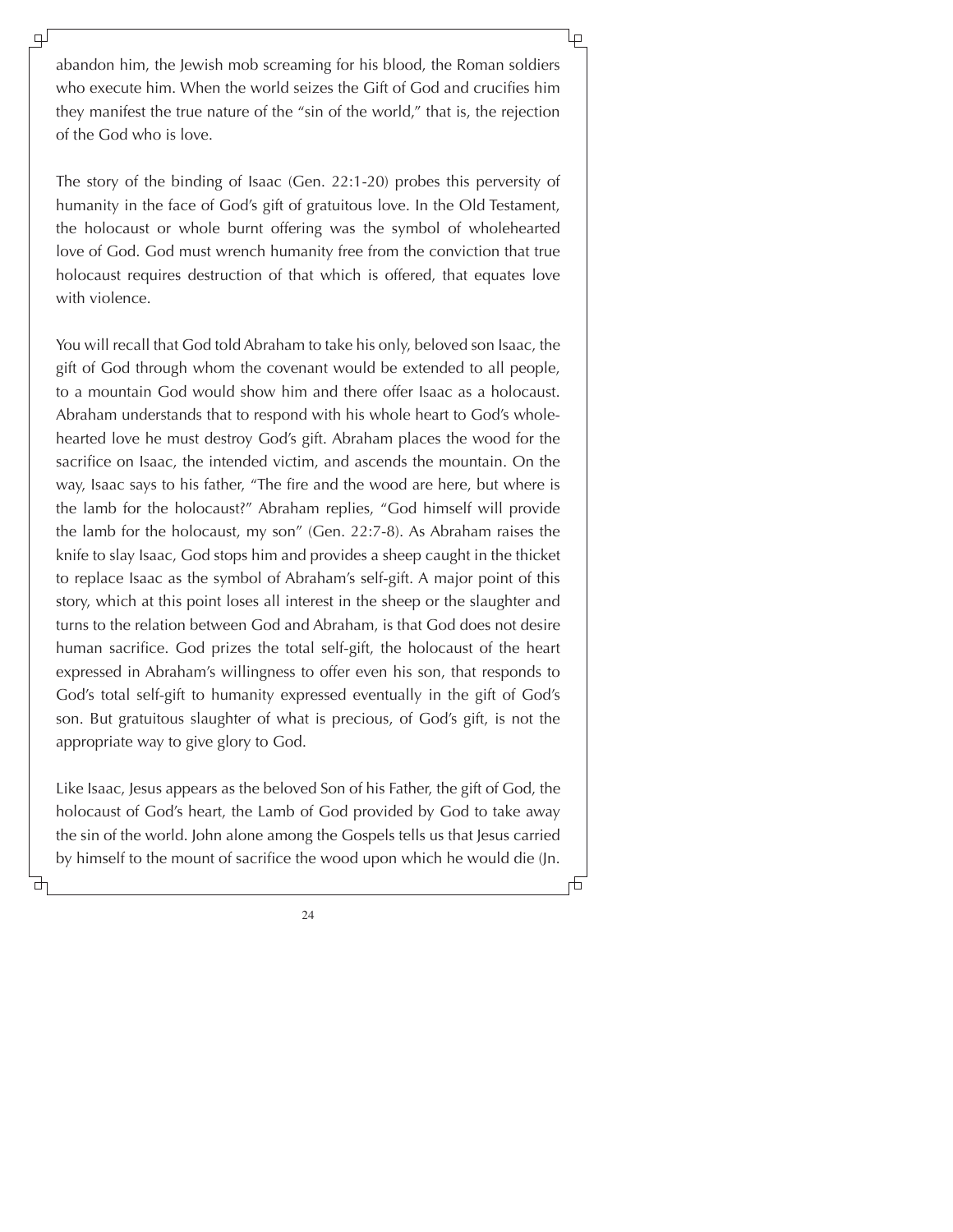19:17). The difference, of course, is that no substitute victim can be provided for Jesus because he is the victim, not of an agonizing father who thinks he is doing God's will but of scapegoating human violence. He will go to his death as the innocent Suffering Servant, not because God wills his death, but because we do. Jesus' murder has to be read in light of the meaning of the Isaac story, namely, God does not desire human sacrifice. God did not send lesus into the world to be murdered. Rather, God gave the only Son to the world, as God gave Isaac to Abraham and Sarah, that everyone might have eternal life through him (see Jn. 3:16). By giving the only Son, God has indeed supplied the Lamb, as the father of the Prodigal Son provided the inheritance that would be squandered, but it is human malice, not God's will, that turns God's gift into the bloody execution of an innocent victim. As God was pleased with Abraham's willingness to sacrifice his only Son so God is pleased with Jesus' willingness to carry God's love for the world into the very heart of human evil. But God wills neither the death of Isaac nor that of lesus.

Lр

### B. Jesus' Death to "Take Away the Sin of the World"

 $\Box$ 

How, then, does Jesus' death "take away the sin of the world," humanity's refusal to accept that God is love revealed in God's gift of the only Son? Mark Heim in his remarkable book, Saved from Sacrifice, says that two features of Jesus' death make it possible for him to confront and defeat, once and for all, the sacrificial dynamic, the scapegoating mechanism of reconciliation through violence by the collective murder of an innocent victim. Jesus had to be simultaneously a victim like all other scapegoats and completely unique. His death had to be real, part of the endless series of murders he came to stop, not some magical escape that was *sui generis* in relation to the deaths of other innocent victims. And it had to be the once and for all sacrifice, so that reconciling violence need not be and must not be used ever again. It had to end the need for ceaseless repetition that is built into the scapegoat ritual.

Jesus was one more victim like all the others in the line that stretches back to Abel, the innocent victim of Cain's mimetic rivalry. If Jesus were not like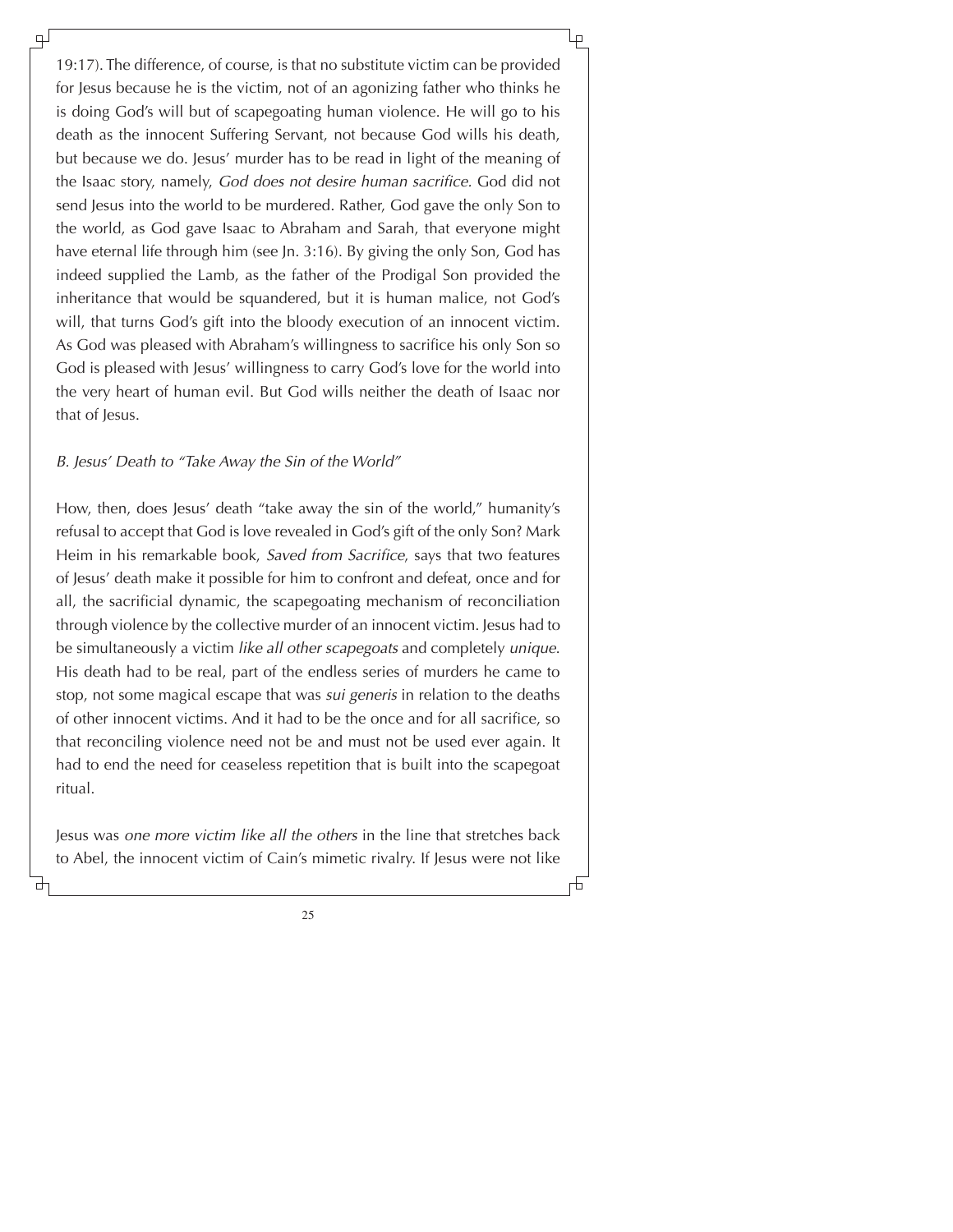other scapegoated victims, framed and lynched, helpless to prevent his murder for crimes of which he was innocent, his death would not be relevant to theirs. Jesus really went through what all such victims go through and he truly died. And while he freely accepted what happened to him, as do many of the bravest and noblest of humanity's victims, it could only have been prevented by a miracle, something which is not accessible to other victims. He prayed as many victims do, to be spared his suffering, but prayer in such circumstances often cannot save the victim from resolute human evil. Jesus' prayer, like that of all the others, did not save him.

Lр

击

 $\Box$ 

But at the same time Jesus was not like other victims in two important respects. First, Jesus was absolutely, rather than relatively, innocent. All scapegoated victims are, like all of us, guilty of something, even many things. But they are innocent of that for which they are really being persecuted, namely, being the cause of the social disorder to which only sacrifice can bring closure. Scapegoating involves imputing to the victim something of which the persecutors are convinced they are not guilty. The capital crime is something that makes the victim totally different from the executioners and justifies the "all against one" strategy. The purpose of the guilt imputed to the scapegoat is to disguise simultaneously the innocence of the victim (by imputing to him or her such enormous guilt that only death can eradicate it) and the guilt of the persecutors (who think their murder of the victim gives glory to God who can only be pacified by such violence). The absolute difference between them establishes that the victim deserves to die and that the murderers are licensed to kill. The "rightness" of this transaction, this sacrifice, reestablishes social order. The execution of the victim brings "closure."

But, alone among humans, Jesus was actually not guilty of anything. This difference between the person justly accused of a finite offense for which they might actually be justly punished by the state and the innocent victim who is being scapegoated was clearly expressed by the "good thief" on the cross to his partner in crime, "... we indeed have been condemned justly, for we are getting what we deserve for our deeds, but this man has done nothing wrong" (Lk. 23:41). Jesus as scapegoat is unique in his total innocence. As totally innocent victim he reveals the innocence of all such victims and the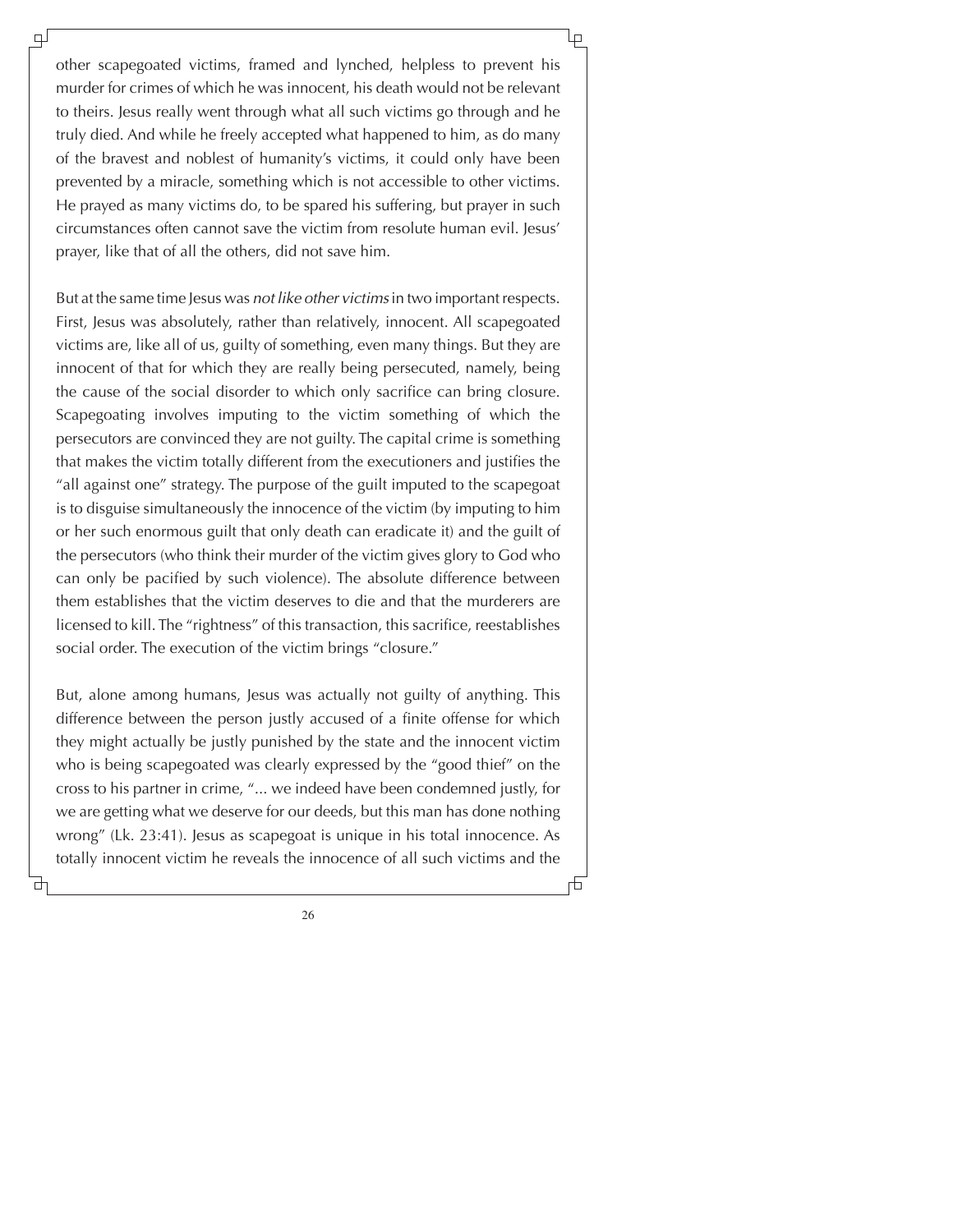guilt of all those who sacrifice them. He exposes the inner mechanism of the scapegoating process which can only function as long as it is hidden from the eyes of those who are carrying it out. Once it becomes clear, once we "know what we are doing," namely, murdering the powerless in order to unify the fractured society, it becomes more and more difficult to maintain that there is some real difference between the "good violence" of the executioners and the "bad violence" they are supposedly stopping.

Lр

 $\Box$ 

Secondly, Jesus is unique as victim because he does not stay sacrificed. He truly died; but he rose from the dead. In the resurrection God gave back to us the Gift we had rejected. Jesus returned with forgiveness on his lips to his disciples who had been complicit in his unjust death by their betrayal, denial, abandonment. "Peace be to you," he greets them, and they "rejoiced at seeing the Lord." He comes not to retaliate, to accuse, to extract a confession, to demand contrition, to impose penance, to set conditions for rehabilitation.<sup>31</sup> He comes only to forgive, and by forgiving to give them, as he had promised at the Last Supper (see Jn. 14:24), the peace the world cannot give. This is the peace that conquers the "sin of the world," something only Jesus can do. No amount of human violence can truly reconcile, really establish the lasting peace for which the human family longs and which cannot be taken away. The grace Jesus imparts outstrips the sin in which they have participated and removes all the sins they have committed (cf. Rom. 5:20).

By the time Jesus commissions his disciples to forgive sins they have experienced what it means to be forgiven, not just for some particular sins although they are all guilty of something, and not just to the extent that they have earned forgiveness by repentance or reparation because there is, in fact, no way to make reparation for their participation in the sin of the world. They now know by experience the connection between "sins" and "the sin of the world." God's reversal of Jesus' sacrificial death did not annul or cancel that death. He returns to them bearing the marks of the crucifixion. But his death is integrated into his gloriously alive body-person. No other sacrificial victim of scapegoating violence has ever reversed the mob's violence in a victory not only over personal fate but over death itself. Jesus has put death to death by his Resurrection (see Rom. 6:9; 1Cor. 15:26, 54-55).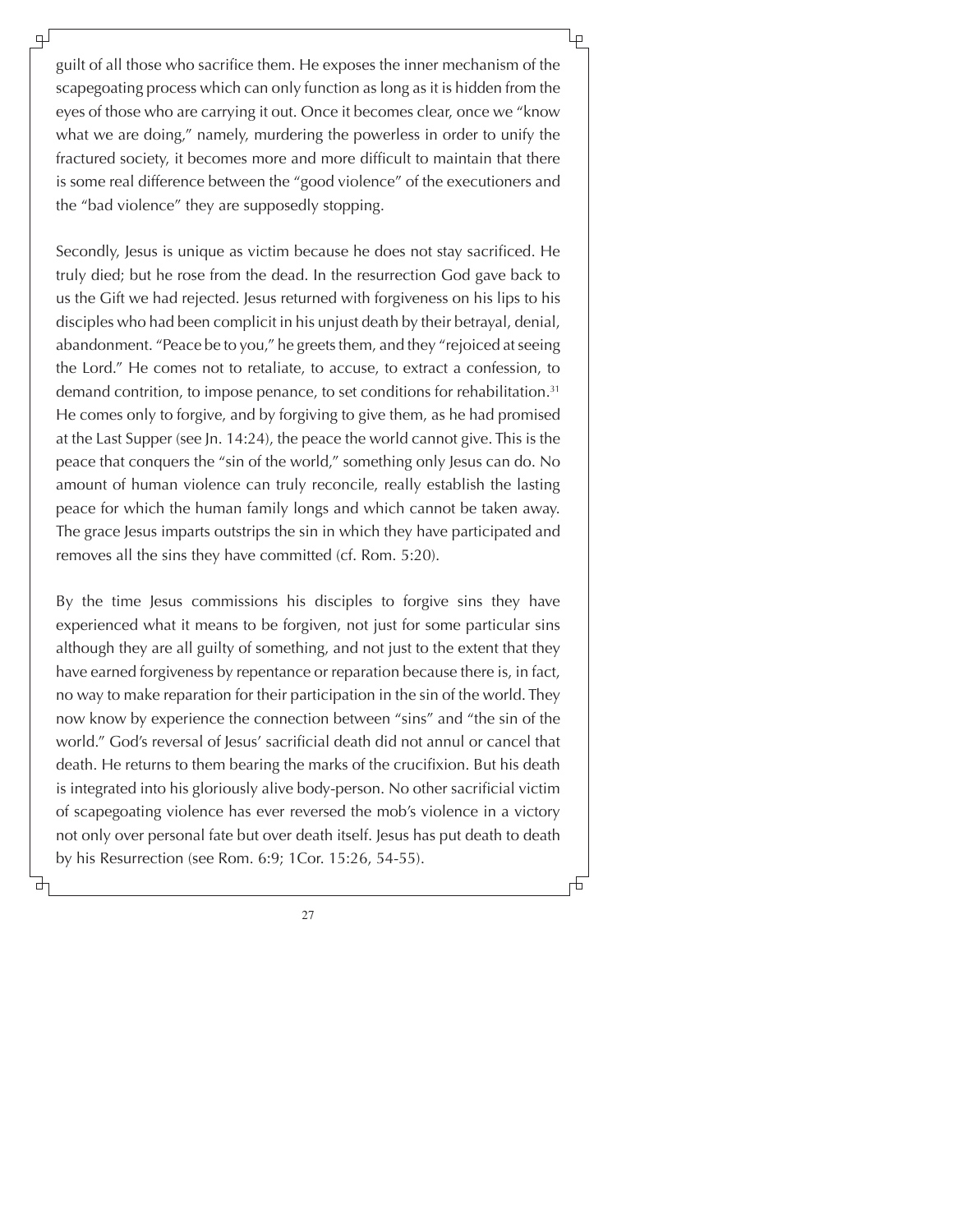This is where the mysterious predictions of the ultimate victory of the Suffering Servant, the silent and unprotesting Lamb led to the slaughter, are concretely realized and where the promise of the salvific benefit from the Servant's death as healing for his persecutors is fulfilled.

Lр

 $\Box$ 

He was oppressed, and he was afflicted, yet he did not open his mouth; like a lamb that is led to the slaughter, and like a sheep that before its shearers is silent, so he did not open his mouth. By a perversion of justice he was taken away. Who could have imagined his future?....[but] through him the will of the Lord shall prosper (Is. 53:7-8,10).

The Suffering Servant is not killed by God or according to God's will but by "a perversion of justice," by human malice. God enters the scene to make this atrocity work for the salvation of those who perpetrated it, just as Jesus' return to his own will make their participation in the sin of the world the raw material of forgiveness and peace which they will now be empowered to extend to others. God's will to save can work even through and despite the evil will of humans.

### C. The Empowerment of the Disciples to Forgive Sins

Immediately after reestablishing his relationship with his disciples Jesus says again, "Peace be with you." This peace, which is first that of forgiveness, now becomes the solid foundation for the challenging mission he is about to commit to them, namely, to make effective in the world Jesus' overcoming of the sin of the world. At the Last Supper he had spoken to them of his death and their defection "so that in me you may have peace. In the world you face persecution. But take courage: I have conquered the world!" (In 16:33). Now he draws them into that work. "As the Father has sent me, so I send you." And, as the Father had poured forth the fullness of the Spirit on Jesus to empower him to take away the sin of the world, so Jesus now breathes into his disciples that same Holy Spirit to re-create them as the new Israel, the community of reconciliation which requires no scapegoating sacrifice to create or maintain it.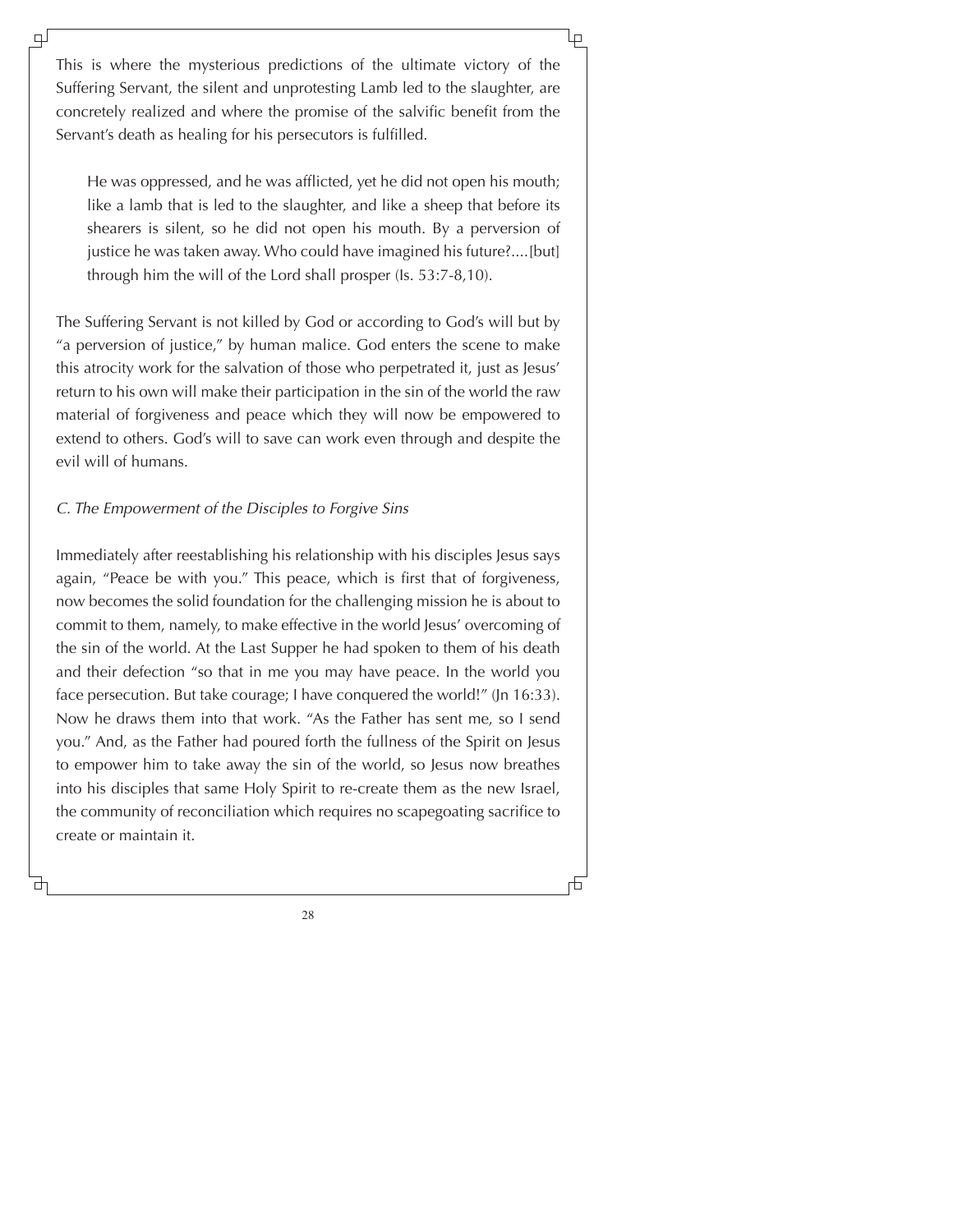Here the third Old Testament reference to the Lamb, namely, the Paschal Lamb, becomes revelatory. The death and resurrection of Jesus will remain salvifically effective in his community in the Eucharistic celebration whose prefiguration they saw in Israel's Passover meal. On the night before God rescued the Hebrews from slavery in Egypt each Hebrew household was to take an unblemished lamb, slaughter it, and share it in a communion meal that would prepare them for the Exodus journey to the promised land. With a branch of hyssop they sprinkled the blood of the slain lamb on the door frames of their houses so that the angel of death who passed through the land that night to slay the first born would pass over the houses of the Hebrews. Thus were they saved from death through the blood of the lamb and united as one liberated community through the sharing in its flesh (see Ex. 12:1-14).

Lр

гb

 $\Box$ 

John's Gospel makes several clear connections between Jesus and the Paschal Lamb. In John's Gospel, unlike the Synoptics, Jesus died on Calvary not on the feast of Passover but on the preparation day, just as the Passover lambs were being slaughtered in the Jerusalem temple. The sour wine that is put to Jesus' lips, the symbol of the bitter cup of suffering he had freely chosen to drink (see In.18:11 in light of  $12:27-28$ ), is offered to him on a sponge affixed to a hyssop branch (Jn. 19:29). When the executioners come to break the legs of the three crucified in order to hasten their deaths, they saw that lesus was already dead and did not break his legs. The evangelist says that this was to fulfill the prescription (see Ex. 12:46; Num. 9:12) that no bone of the Paschal Lamb was to be broken (Jn. 19:32-36). Jesus in John is the Paschal Lamb.

The Paschal Lamb symbolism in Jesus' death must be read in light of John 6:26-66, the Bread of Life discourse that Jesus gave after multiplying the loaves for the crowd. Jesus performed this sign in John at Passover time. The Passover meal was not an expiatory rite but a communion sacrifice. The point was not the killing of the lamb but the sharing in the meal. In John 6 Jesus says his flesh and blood, that is, his living self, would become the food and drink of the community. But it is as bread that he gives himself, not as meat as some of his shocked hearers (then and now!) thought. He says, "I am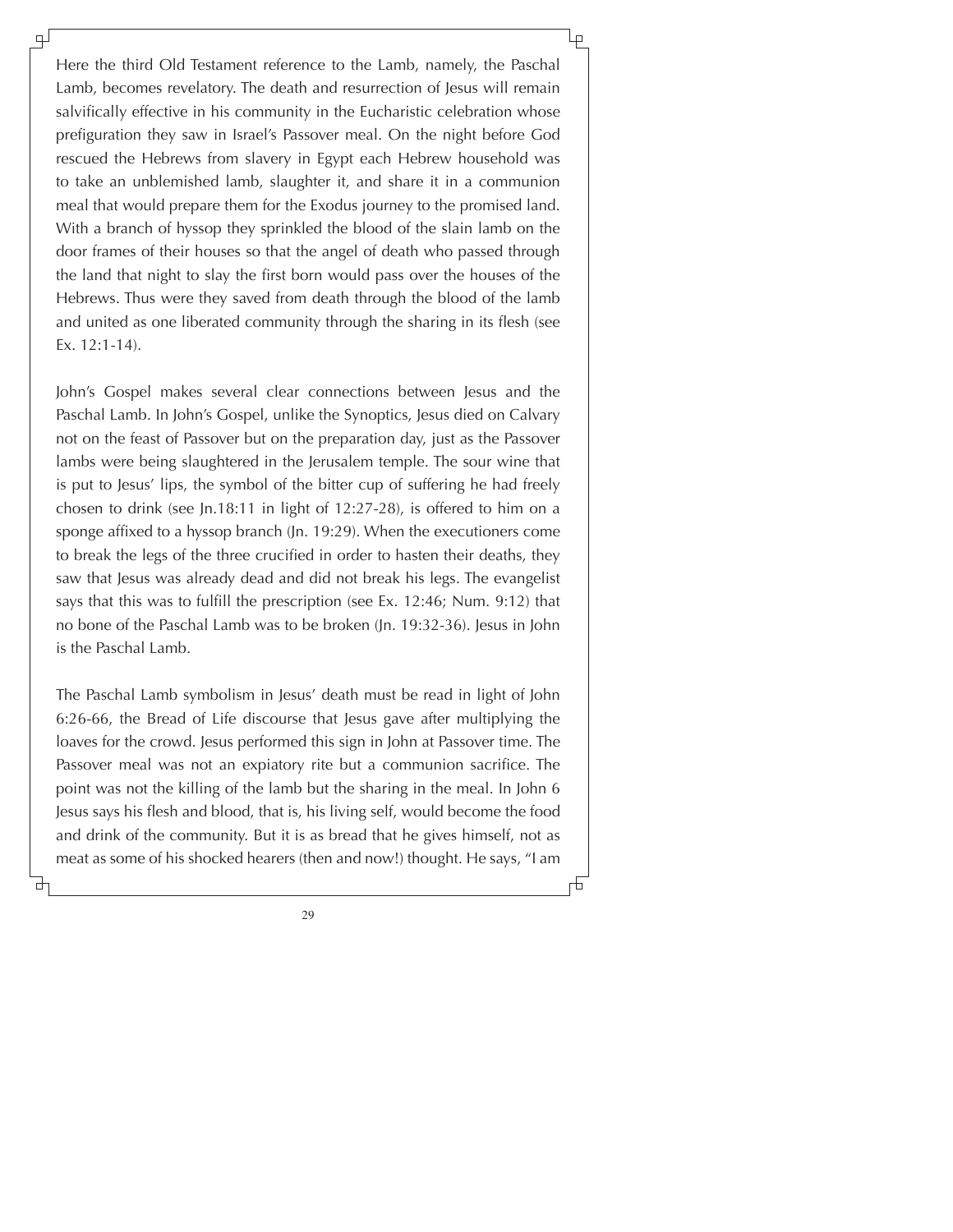the living bread that came down from heaven. Whoever eats of this bread will live forever; and the *bread* that I will give for the life of the world is my flesh" ( $ln.6:51$ ).

ᅟᆷ

 $\Box$ 

寸

"Flesh" here, as commonly in semitic languages, refers to Jesus as mortal. Because he is mortal Jesus can be killed and thereby become the spiritual or living food that gives life to the world. Jesus, like the Paschal Lamb, must die to become the communion meal of the community but the point is not his death and he is not received as dead. He is willing to die as God was willing to give him to the world which would murder him. But his desire, like God's, is not his death but that he might save the world by becoming its living sustenance. Like the manna in the desert that came down from heaven to sustain the Hebrews, so the living bread that comes down from heaven, Jesus dead and risen, is the food for the New Israel. By symbolically eating him, i.e., by receiving him in the communion meal of the community, they will live by him as he lives by the Father (see In, 6:57), that is, as children of God (see Jn. 1:12).

The culmination of the lamb symbolism passes through and beyond the intended bloody sacrifice of Abraham and the murder of the Suffering Servant into a communion meal in which all partake of the Risen One who dies no more. The Eucharist is not an unbloody reproduction, like ancient sacrificial rituals, of a bloody sacrifice carried out in the past, but a sharing in the life of Jesus by a community that has repudiated all sacrifice, all trafficking in blood, all sacralized scapegoating. We eat the bread and drink the cup in remembrance of his life, death, and resurrection and we live by that which we eat; we become what we consume.

This brings us to the formulation of the commission: "Whose sins you shall forgive they are forgiven to them....." and then what? The second member of vs. 23 (23b) is usually translated "Whose sins you shall retain they are retained [to them, understood]." But there are multiple problems with that translation. In fact, I will argue that that is not what the text says.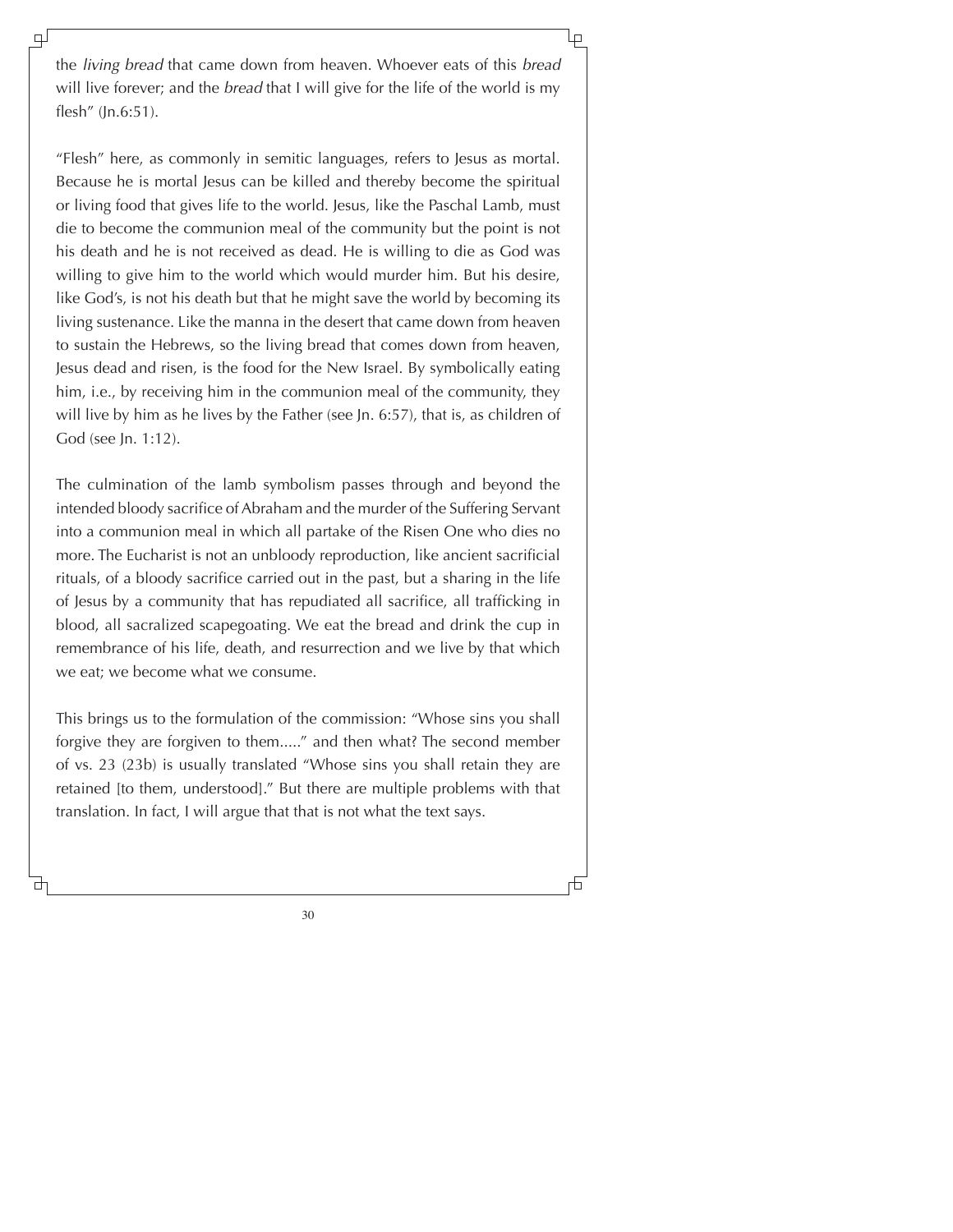

To begin with, in v. 23b there is no direct object (sins) and no indirect object (to them) in the Greek text. Furthermore, the verb,  $\kappa$ patéo, does not mean "retain" in the sense of keeping the person's sins unforgiven. No one, as far as I can ascertain, has found an instance in sacred or secular Greek where this verb means "retain" in that sense. Translators supply the missing words, "sins" and "of those" and (mis)translate the verb  $\kappa$  pateuring order to make v. 23b a juridical opposite of 23a. The underlying presupposition for this interpretive move is the mistaken presumption that this johannine text is a version of Mt. 16:19: "whatever you forbid (bind) on earth will be forbidden in heaven, and whatever you annul (loose) on earth will be annulled in heaven." In Mt. 16:18 lesus is speaking to Peter.

In the johannine text there is no question of correspondence between earthly and heavenly dispensations. Furthermore, the matthean text refers to human (specifically ecclesiastical) interpretation of laws by religious authorities, not to the forgiveness of sins. And the two members in the matthean text, "forbidding" and "annulling," are in the reverse order from the Johannine "forgive" and "hold." Finally, there is the theological problem of what "retaining" someone else's sins could possibly mean. If a person is sorry for their sins God forgives the sins. No human words, positive or negative, affect God's handling of sin.

What, then, does Jn. 20:23b say? The verb  $\kappa$   $\alpha \tau \notin \mathcal{C}$  (which is not the word in Matthew for "forbid," namely,  $\delta \notin \infty$ ) means "hold fast" or "embrace." Kρατέω is the word used in Mt. 28:9 of the women leaving the empty tomb who encountered the risen Jesus on the road, fell down, "and took hold of

₽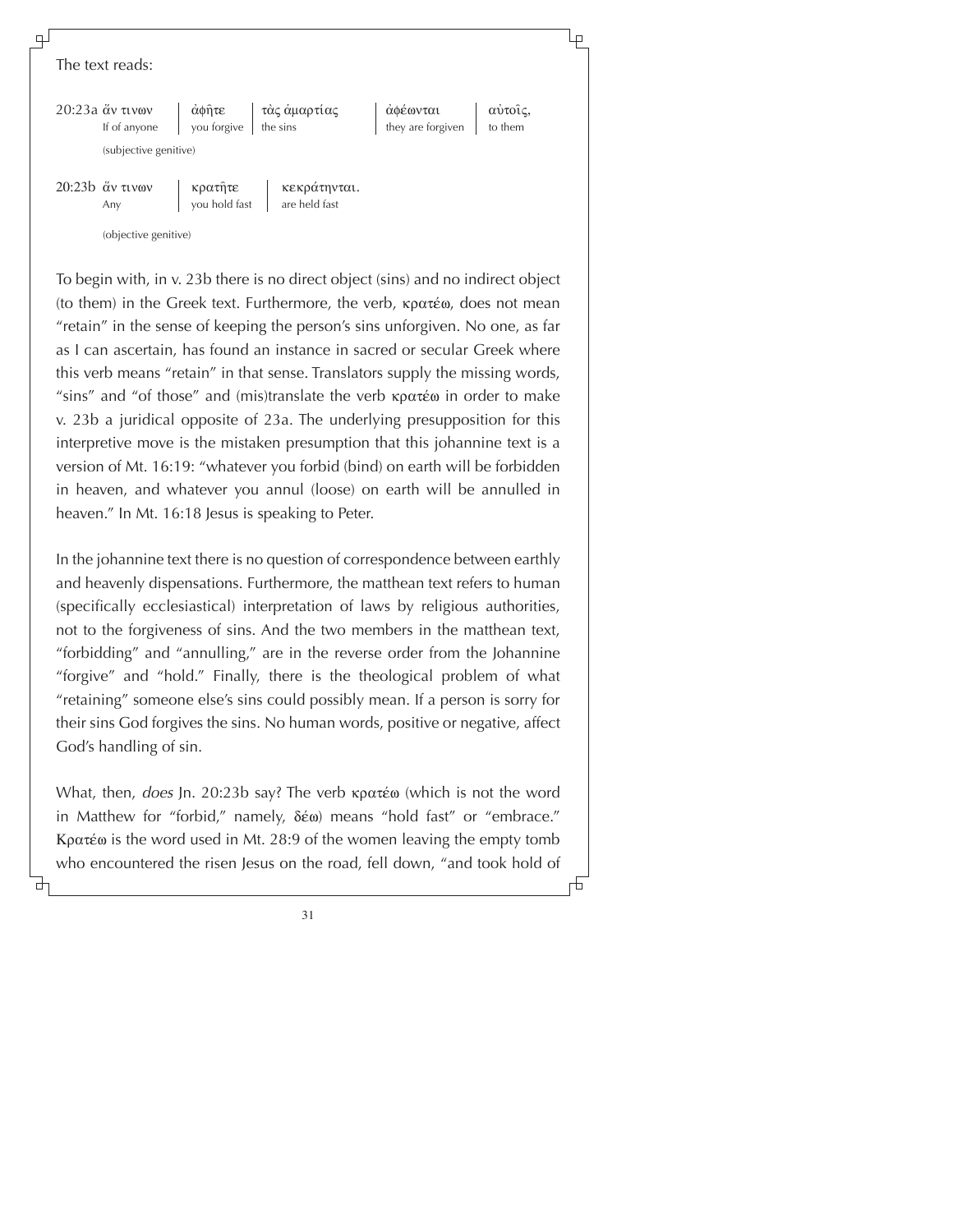(or embraced) his feet" Translated literally, v. 23b says: "Those whom you embrace (or hold fast) are held fast."

صا

击

 $\Box$ 

Deliberate ambiguity is often intrinsic to the text in John. Such, I suspect, is the case here. The sentence could be read at the communitarian level and also at the personal level. The communitarian reading would be, "Whose sins you shall forgive they are forgiven to them and those (meaning the people whose sins have been forgiven) whom you embrace are held fast." In this case the verse would refer to admission to the Christian community by baptismal forgiveness of all the "sins" (in the plural) which have been the expression in the catechumen's life of the "sin of the world." The second member of the verse would refer to the Church's task of "holding fast" in ecclesial communion all those who have been baptized into Christ. As Jesus said of his own ministry: "...this is the will of the One who sent me, that I should lose nothing of all that he has given me" (Jn. 6:39) or "they [my sheep] follow me. I give them eternal life, and they will never perish. No one will snatch them out of my hand. What my Father has given me is greater than all else, and no one can snatch it out of the Father's hand. The Father and I are one" (Jn. 10:27-30). In summing up the accomplishment of the mission he had received from God, Jesus said, "Of those whom you [Father] have given me I lost not one" (Jn. 17:12 and 18:9). Maintaining in union with himself all those whom the Father gives him is of the very essence of Jesus' mission to the world.<sup>32</sup> It makes sense to interpret this text in which Jesus commissions his disciples to carry on his work to mean that the mission of his disciples has the same structure as his own. Embracing the people whom God calls into the ecclesial community and preserving them in fidelity is the Church's continuation of Jesus' work.

Another interpretation of Jn. 20:23 could refer more directly to the way in which believers personally make Jesus' work of reconciliation effective in the world or, conversely, fail to do so. The text, in this case, would read: "If you forgive anyone their offenses (against you) those offenses are forgiven or released. If you hang on to them, cling to them (i.e., the offenses) they remain held (i.e., in you, against the person)." This is not a matter of manipulating God, obliging God to refuse forgiveness of what we refuse to forgive. We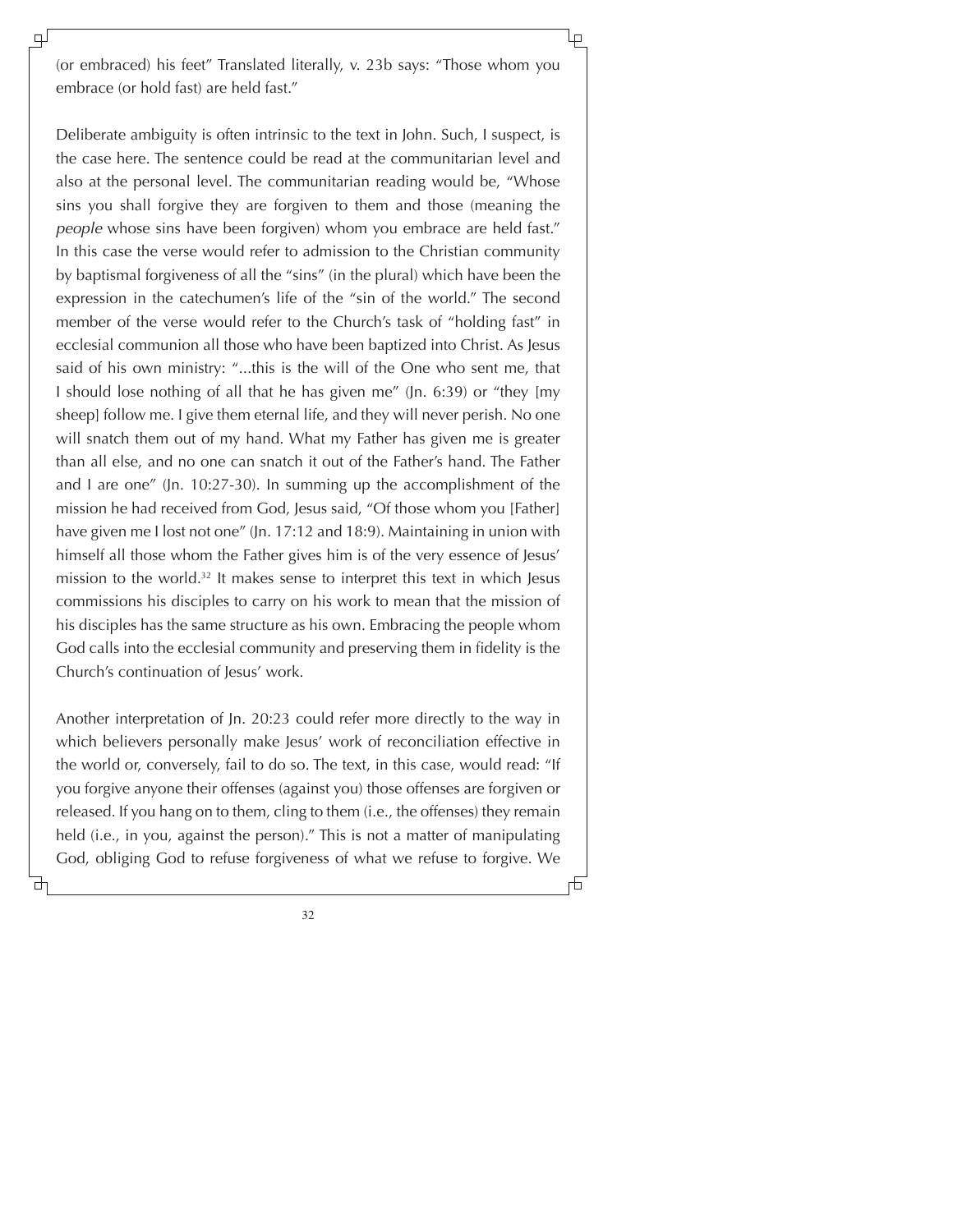have no influence on the person's status vis-à-vis God. This forgiveness has to do with how we handle the offenses of others against us. By refusing to forgive another we embrace the person's sin and reject the person. We keep that person out of our life, keep the community fractured. Our refusal says nothing about how God sees the person. But it does mean that we have lost faith in God's capacity and willingness to rehabilitate the sinner; we have fallen back on the human mechanisms of retaliation and vengeance which are at the heart of the scapegoating mechanism that Jesus' death overcame. We have taken up again "the sin of the world," the refusal to believe that God is love and has no need of our violence against each other to keep order in human society or the Church. This profound failure of faith, this conviction that we honor God by punishing our brothers and sisters," is probably most evident in the infliction of the death penalty or the punitive use of ecclesiastical excommunication because we think only our human violence can bring the sinner to repentance, can right the wrong and bring real "closure."

Lр

## **Conclusion**

 $\Box$ 

Whichever way we read this text, on the communal level or on the personal level, it ceases to be about ecclesiastical officers being empowered to execute divine judgment on their fellow human beings, and becomes Jesus' commitment of responsibility for the divine work of reconciliation to his disciples as a community. Jesus, by becoming the "last scapegoat," has taken away the foundational sin of the world: the refusal to believe that God is unconditional love. He has made it possible and right for all expressions of that fundamental sin, all "sins" no matter how serious, to be freely forgiven through the loving action of his disciples who, individually and corporately, renounce all recourse to reconciliation by violence.

The Church of Jesus should be the one place every sinner can feel absolutely safe because there is no condemnation in this community.<sup>33</sup> The one who freely forgave his own murderers because they did not know what they were doing (see Lk.23:34), now empowers his disciples to drop their stones. Our solidarity in sin to which we were once blind and which we now recognize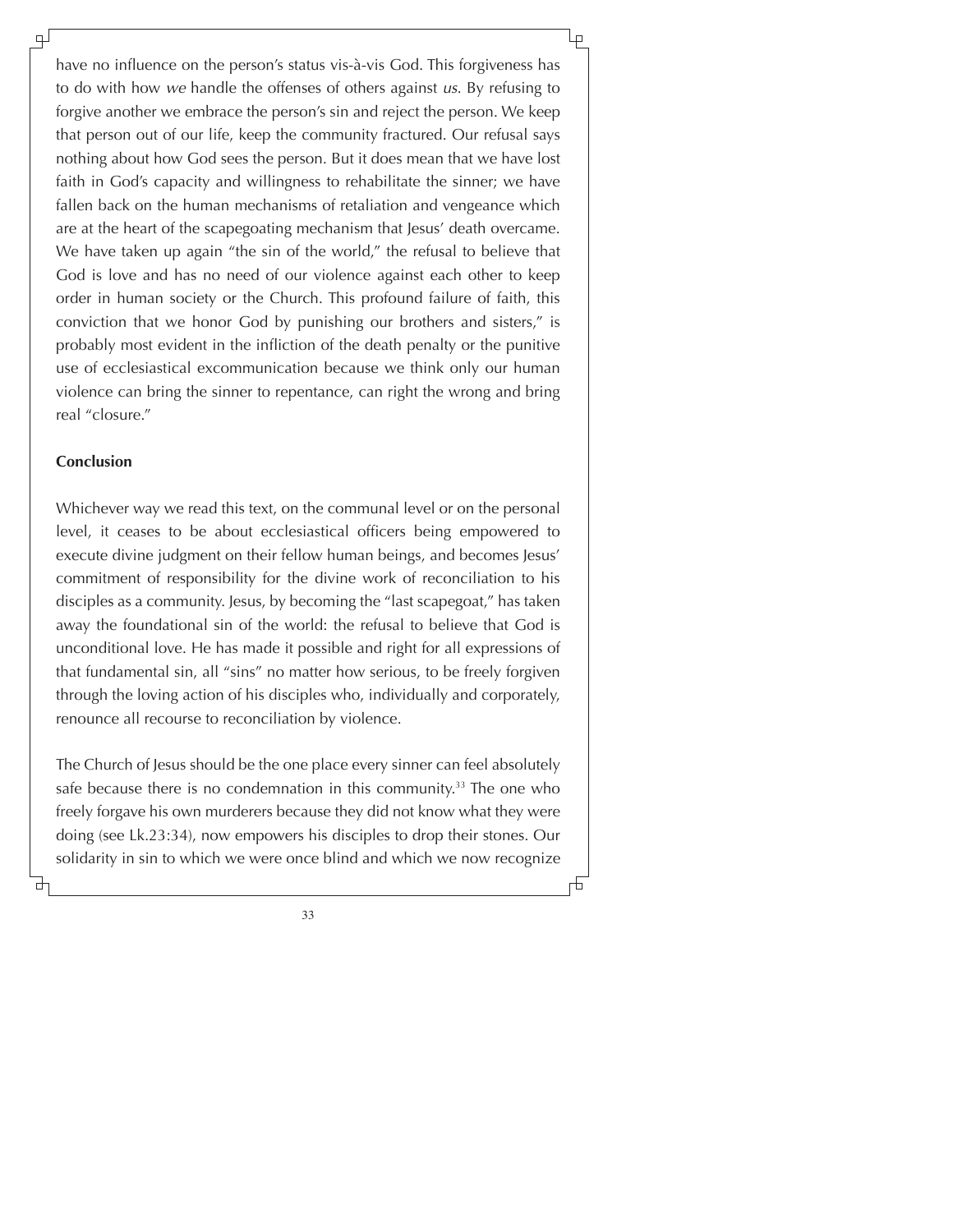through our experience of being forgiven must become grateful solidarity in forgiveness and reconciliation. Jesus says that unless we forgive we cannot be forgiven (see Mt. 18:35), not because God mimics our hardness of heart, but because only by forgiving can we continue to believe in, to accept being forgiven. Jesus said to the woman he had rescued from stoning: "Has no one condemned you?" She said, "No one, sir." And Jesus said, "Neither do I condemn you. Go ... and from now on sin no more" (Jn. 8:10-11). The challenge to "sin no more" can only be met in the context of the experience of being freely forgiven. The mission of Jesus' disciples, that is, of us, is not judgment of our fellow sinners or restoring order to society or Church by vengeance and retaliation. It is to make effective in the world Jesus' work of reconciliation through the forgiveness of sins so that the community of the forgiven can gather around the table of the Lamb who has taken away the sin of the world. For this challenging mission we have the gift of Jesus' Spirit: "Receive the Holy Spirit; whose sins you shall forgive they are forgiven."

صا

市

#### **(Endnotes)**

 $\Box$ 

1 The translation of the Greek text of Jn. 20:19-23 throughout the paper is my own, which is often identical to that of the NRSV. The translation of other texts of the Old and New Testaments is that of the NRSV unless otherwise noted. The NRSV, as well as most others, translates Jn. 20:23b: "if you retain the sins of any, they are retained." I will argue later that this translation is not well grounded in the Greek text and is theologically problematic.

At times I will elide texts, supplying only what is necessary for the clarity of the argument, but all such elisions are indicated.

2 John 20:23 is one of the very few texts in the New Testament that have been the object of a conciliar definition. The Council of Trent (1551) in session XIV (Denziger and Schönmetzer, Enchiridion Symbolorum) 1703 and 1710, respectively, defined the ordained as minister of the sacrament of Penance and Jn. 20:23 as the institution of that sacrament. These definitions arose in the polemical context of Trent in its reaction to Reformation positions on the sacraments and there is much reason today, not only theological but also historical, and especially exegetical to apply to these decrees the hermeneutical principle that texts must be read in terms of their intention in their own context and not as if words have some absolute meaning which remains identical through time. Their purpose at the time was to insist, against the Reformers,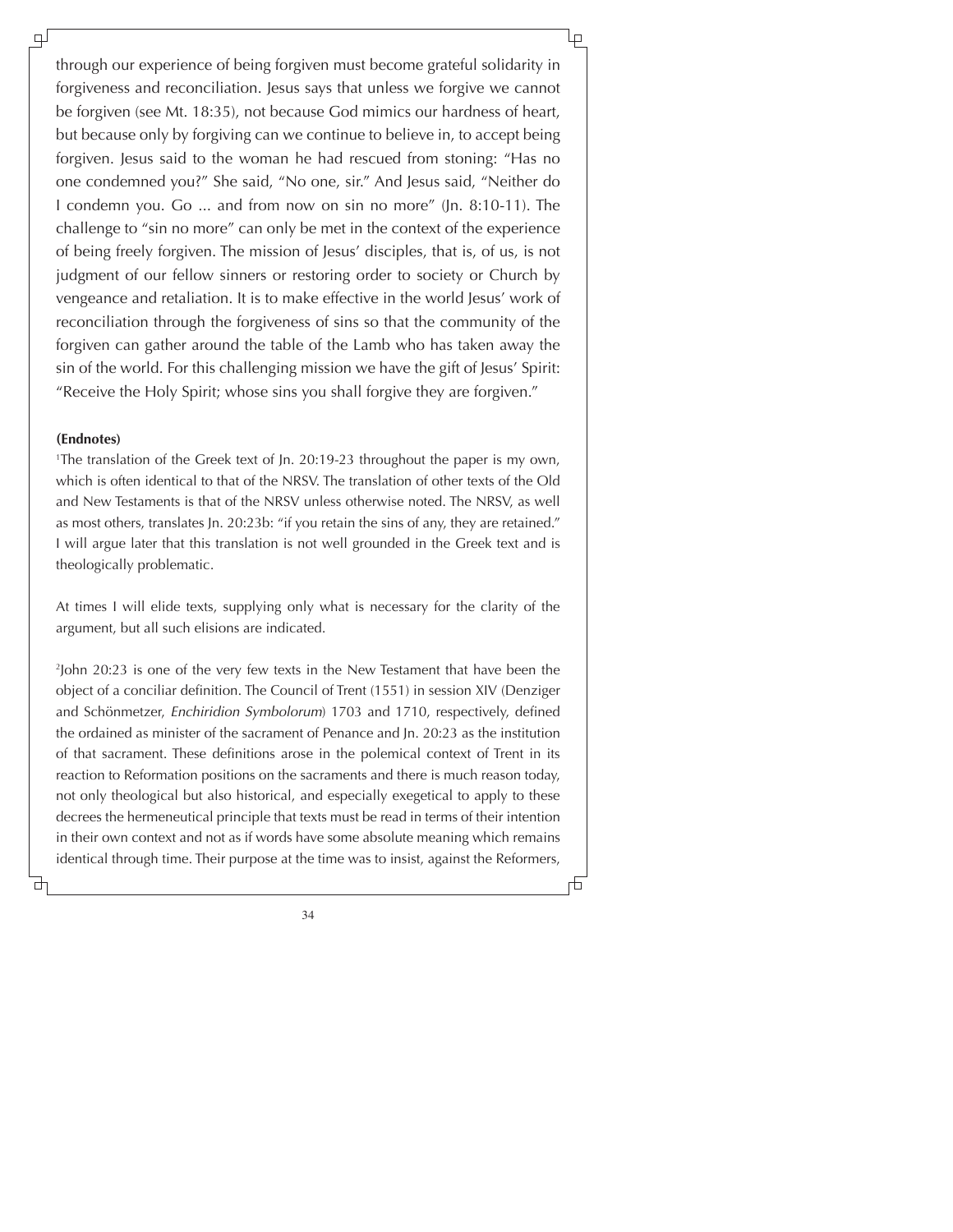that there is a sacrament (besides Baptism) through which sins are forgiven and that the Roman Church's penitential discipline at the time was binding. Trying to root these positions in an institution text from the New Testament was an understandable move at the time but highly questionable today.

Lр

 $\Box$ 

For a balanced Catholic position on this matter as it touches Jn. 20:23 see R. E. Brown, The Gospel According to John (xiii-xxi) [The Anchor Bible 29A] (Garden City, NY: Doubleday, 1970), pp. 1044-1045.

3 Inclusio is a literary device in which a "bookend" structure is created by the use of similar material at the beginning and end of a literary unit often suggesting the meaning of the intervening text. In this case, the intervening text is the public life of Jesus as a whole.

<sup>4</sup>The Greek text has πρὸς τοὺς ἀδελφούς μου which is usually translated "go to my brothers." However, Greek, like English, uses the masculine plural both for a group of male siblings and for a mixed gender group of siblings. In other words,  $\dot{\alpha}$  $\delta \epsilon \lambda \phi$ ov $\zeta$ , like the English "brethren," can mean either "brothers" or "brothers and sisters." The argument for translating the term "brothers and sisters" here is not linguistic inclusivity but the fact that Mary Magdalene understands herself as sent to "the disciples," a group that in John clearly includes women as well as men.

<sup>5</sup>See Raymond Brown*, The Community of the Beloved Disciple* (New York/Ramsey/ Toronto: Paulist, 1979) pp. 191-192 on women as well as men being identified as "Jesus' own" and as "beloved" disciples.

6 After the multiplication of the loaves in ch. 6 many of Jesus' disciples turned away and ceased to follow him. When Jesus asked "the twelve" if they also wished to go away and Simon Peter replied, "To whom shall we go? You have the words of eternal life" Jesus responded: "'Did I not choose you, the twelve? Yet one of you is a devil.' He was speaking of Judas, son of Simon Iscariot, for he, though one of the twelve, was going to betray him" (Jn. 6:70-71). The other text occurs right after the commission to forgive sins in chapter 20. The next pericope, 20:24-29, begins: "But Thomas... one of the twelve, was not with them when Jesus came" on Easter evening. So, one reference to "the twelve" is to Judas, a devil, whose betrayal is all the worse because he is one of the twelve, and the other is to Thomas who, contrary to our tendency to regard him as one caught in understandable doubt, the Fourth Evangelist presents as categorically refusing to believe the community's witness to the resurrection which is the post-Easter equivalent of Peter's denial of Jesus before the passion. Jesus has to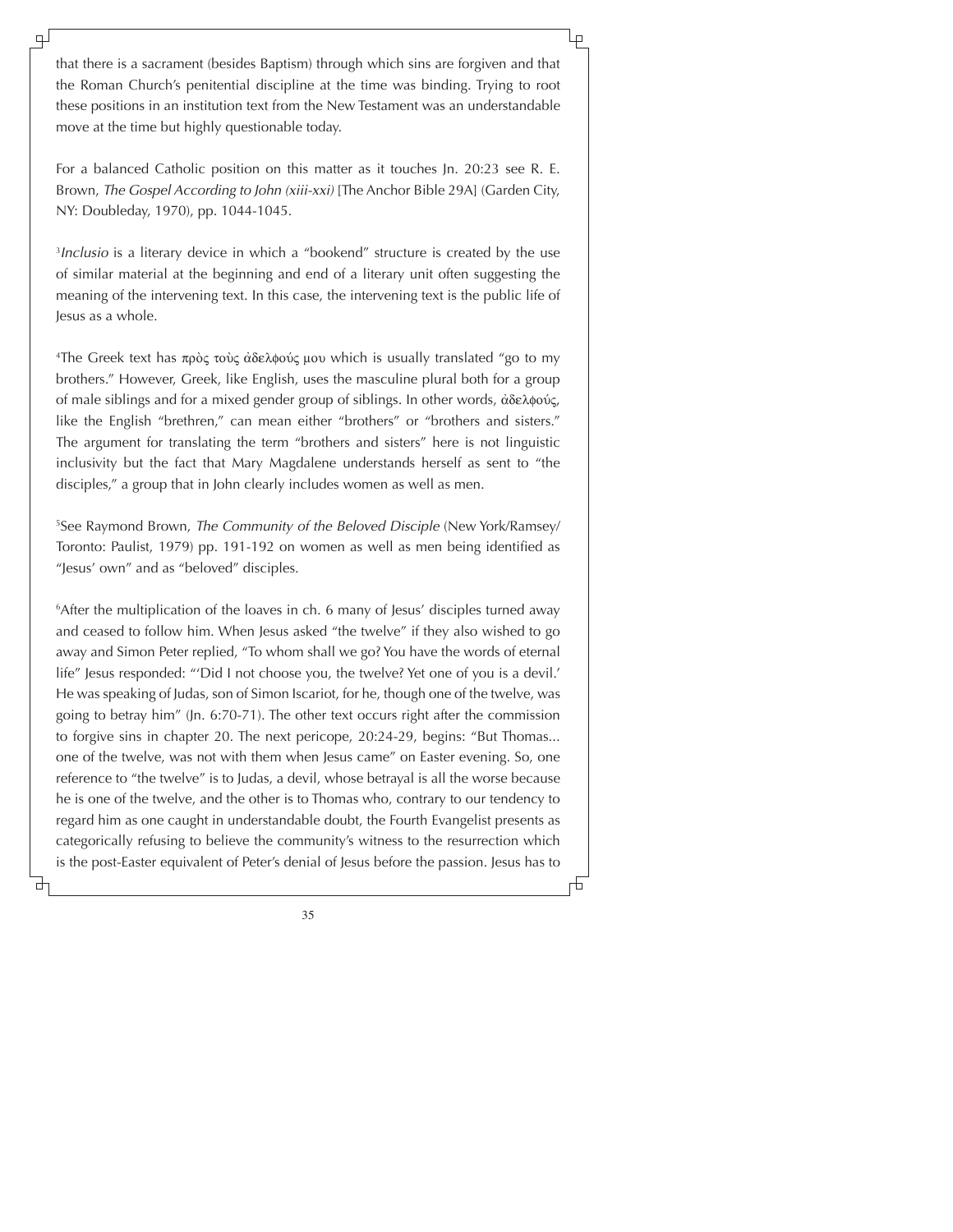reintegrate Thomas into the group of the disciples in Jn. 20:29 as he has to rehabilitate Peter in 21:15-17. In other words, "the twelve" seems to designate a responsibility which, when not met, makes the offense particularly serious.

 $\Box$ 

 $\Box$ 

г†

7 The earliest provision for any ritual of individual reconciliation, which was not universal or even widespread in the early Church, is referred to in the writings of Hermas around 140. But that extremely severe ritual existed only for the three capital sins (publicly known adultery, apostasy, and murder), and could only be received once after baptism. In fact, many churches during this period maintained that these sins, if committed after baptism, could not be forgiven at all.

Sacramental theologian Kenan Osborne summarizes his treatment of the history of the sacrament of Penance during the first nine centuries by saying, "Most Christians spent their entire life without ever receiving the sacrament of reconciliation." Kenan B. Osborne, Reconciliation and Justification: The Sacrament and Its Theology (Eugene, OR: Wipf and Stock, 2001), originally published by Paulist, 1990, p. 82.

<sup>8</sup>This is my interpretation of this notoriously difficult text. Grammatically, it could mean that God gives Jesus the Spirit without measure or that Jesus gives the Spirit without measure. I have opted for the first under the influence of my reading of the context but this could be a case of deliberate johannine ambiguity because the very purpose of Jesus' plenary possession of the Spirit is his gift of the Spirit to those who believe in him.

9 See Mary Coloe, God Dwells With Us: Temple Symbolism in the Fourth Gospel (Collegeville, MN: Liturgical, 2001), especially chapter 4, "The Temple of His Body: John 2:13-25."

 $10$ For a fuller description of the Feast of Tabernacles, the role of water symbolism, and its relation to the johannine presentation of lesus as the source of living water, see Craig R. Koester, Symbolism in the Fourth Gospel: Meaning, Mystery, Community, 2nd edition, (Minneapolis, MN: Fortress, 2003), pp. 187-200. In this section Koester shows the relationship between this johannine text and a number of other Old Testament passages.

See also Larry Paul Jones, The Symbol of Water in the Gospel of John [JSNT Supp. Series 1451 (Sheffield, UK: Sheffield Academic Press, 1997), esp. pp. 148-161.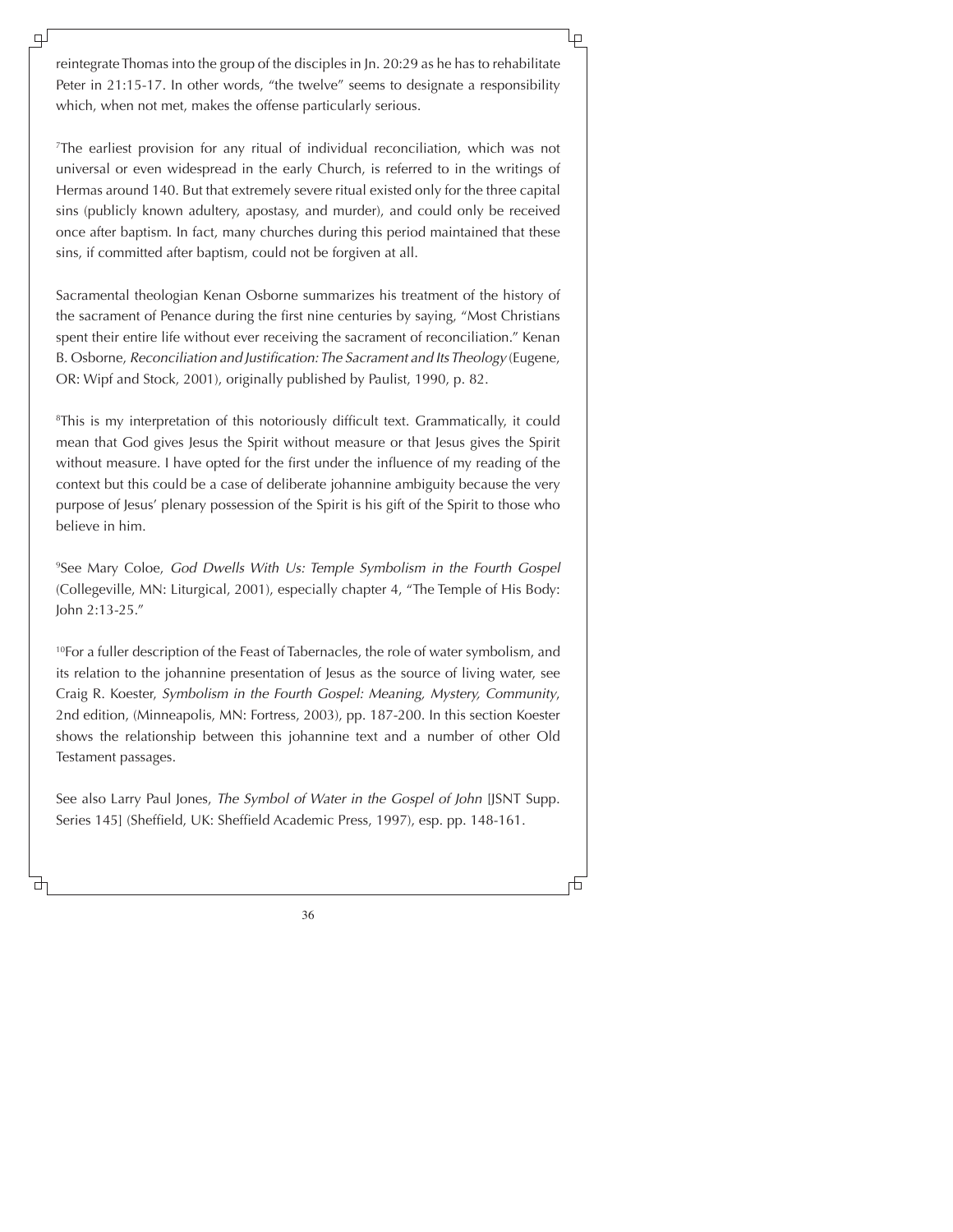$11$  For a fuller exegesis of this text and a discussion of the difficult question of whether the one from whom living water will flow is Jesus (my position) or the believer, see Sandra M. Schneiders, "The Raising of the New Temple: John 20.19-23 and Johannine Ecclesiology." New Testament Studies 52, no. 3 (July 2006): 337-55.

صا

 $\Box$ 

 $12$ In Jn. 5 when Jesus is challenged by the authorities because he healed a paralyzed man on the Sabbath, he defends his action by saying, "My Father is still working, and I also am working." In other words, God's work, of which the Jews saw the Sabbath rest as signifying the end, was, in fact, not finished and would not be until Jesus rests from the work of re-creation after his death. That his questioners understood the significance of what Jesus was saying is attested by the next verse: "For this reason the Jews were seeking all the more to kill him, because he was not only breaking the sabbath, but was also calling God his own Father, thereby making himself equal to God" (Jn. 5:17-18).

<sup>13</sup>Most scholars, though not all, believe that there is more than one discourse in this five chapter section, e.g., an introduction, two discourses to the disciples, and the long prayer of Jesus to his Father in chapter 17. This question of composition is not significant for our purposes here.

<sup>14</sup>See Brown, Anchor Bible 29A, p. 1141. This remark occurs in Brown's Appendix V on "The Paraclete," pp. 1135-1144, which retains its value even four decades after its composition.

<sup>15</sup>Actually it occurs also in Wisdom 15:11( $\dot{\epsilon}$ μπνεύσαντα) in a reference to the Genesis event and in I Kings 17:21 ( $\epsilon$ νεφύσησεν) where it is probably a (deliberate?) mistranslation of the Hebrew which means "stretched" but carries, in this narrative, the same sense of "giving life." So substantively, there are only two uses: creation of humanity and recreation of the house of Israel.

<sup>16</sup>The LXX has  $\vec{\alpha}$   $\alpha$   $\alpha$   $\alpha$   $\alpha$  which is translated "sanctuary" but is equally well translated by "temple." But particularly important for the connection between this passage and the Gospel of John is the use in the LXX of the Ezekiel passage of  $\eta$  katagraves uso for "my dwelling place." In the Prologue (1:14)  $\delta \lambda \dot{\alpha}$ νος σὰρξ ἐγένετο καὶ ἐσκήνωσεν  $\dot{\epsilon}$  is not describes the Word made flesh taking up his "dwelling" among humans.

17For an excellent study of the relationship of Girard's theory to a theology of the the cross, see S. Mark Heim, Saved From Sacrifice: A Theology of the Cross (Grand Rapids, MI: Eerdmans, 2006), pp. 64-104 and throughout the book on violence in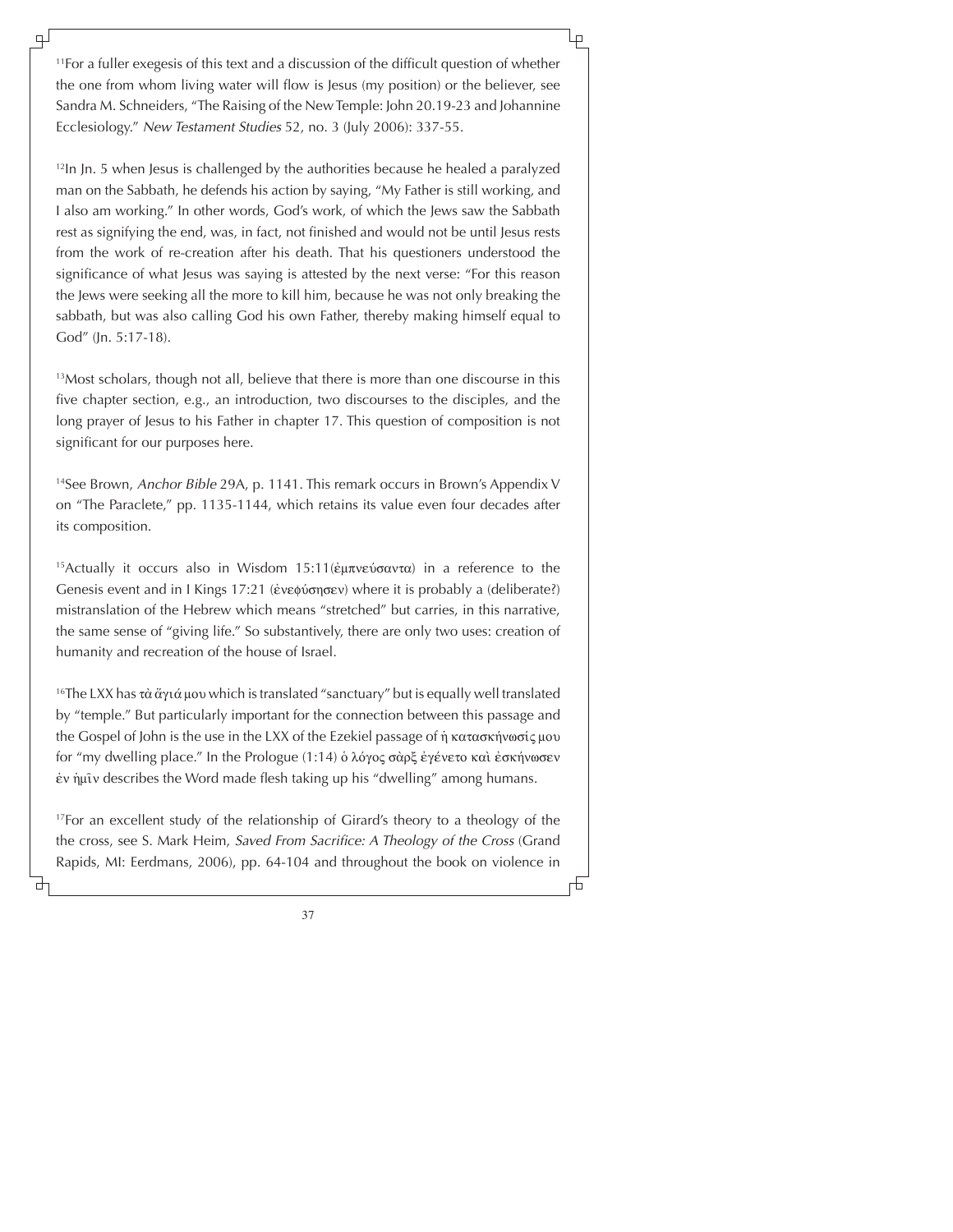Scripture and pp. 297-329 on Anselm's penal substitutionary theology of atonement which has held sway in traditional soteriology since the middle ages.

 $\Box$ 

<sup>18</sup>Some of the major figures in the biblical and theological academy who explicitly use Girardian theory in their work are James Alison, Gil Bailie, Robert Hamerton-Kelly, S. Mark Heim, Raymund Schwager, and more recently Rowan Williams.

 $19$ For a more detailed summary of Girard's thought see Michael Kirwan, Discovering Girard (Cambridge, MA: Cowley, 2005) or James Alison, The Joy of Being Wrong: Original Sin Through Easter Eyes (New York: Crossroad, 1998), chapter 1 "René Girard's Mimetic Theory."

<sup>20</sup>I will be particularly dependent in this section on the work of Heim, Saved From Sacrifice. See especially chapter 4, "The Paradox of the Passion: Saved by What Shouldn't Happen" on this subject.

 $21$ See Heim, Saved From Sacrifice, pp. 20-33 on the liberationist challenge and critique of mainstream theologies of the Cross.

<sup>22</sup>This remarkable line was written by cartoonist Walt Kelly (1948-75) for an antipollution poster published in 1970. It may be one of the most subversive lines in western literature.

 $23$ Perhaps the best analysis of how the Cross of Jesus illuminates and makes ever less compelling the argument for sacrificial victimization in our time is Gil Bailie's Violence Unveiled: Humanity at the Crossroads (New York: Crossroad, 2004), originally published in 1999.

<sup>24</sup>Pontius Pilate was prefect or governor of the Roman Province of Judea from 26-36 C.E.

 $25$  For an illuminating exposition of this situation as it engulfed Jesus in his passion, see Warren Carter, Pontius Pilate: Portraits of A Roman Governor (Collegeville, MN: Liturgical, 2003).

26Jn. 18:38; 19:4; 19:6.

 $\Box$ 

<sup>27</sup>See note 2 above on the literary device of *inclusio*.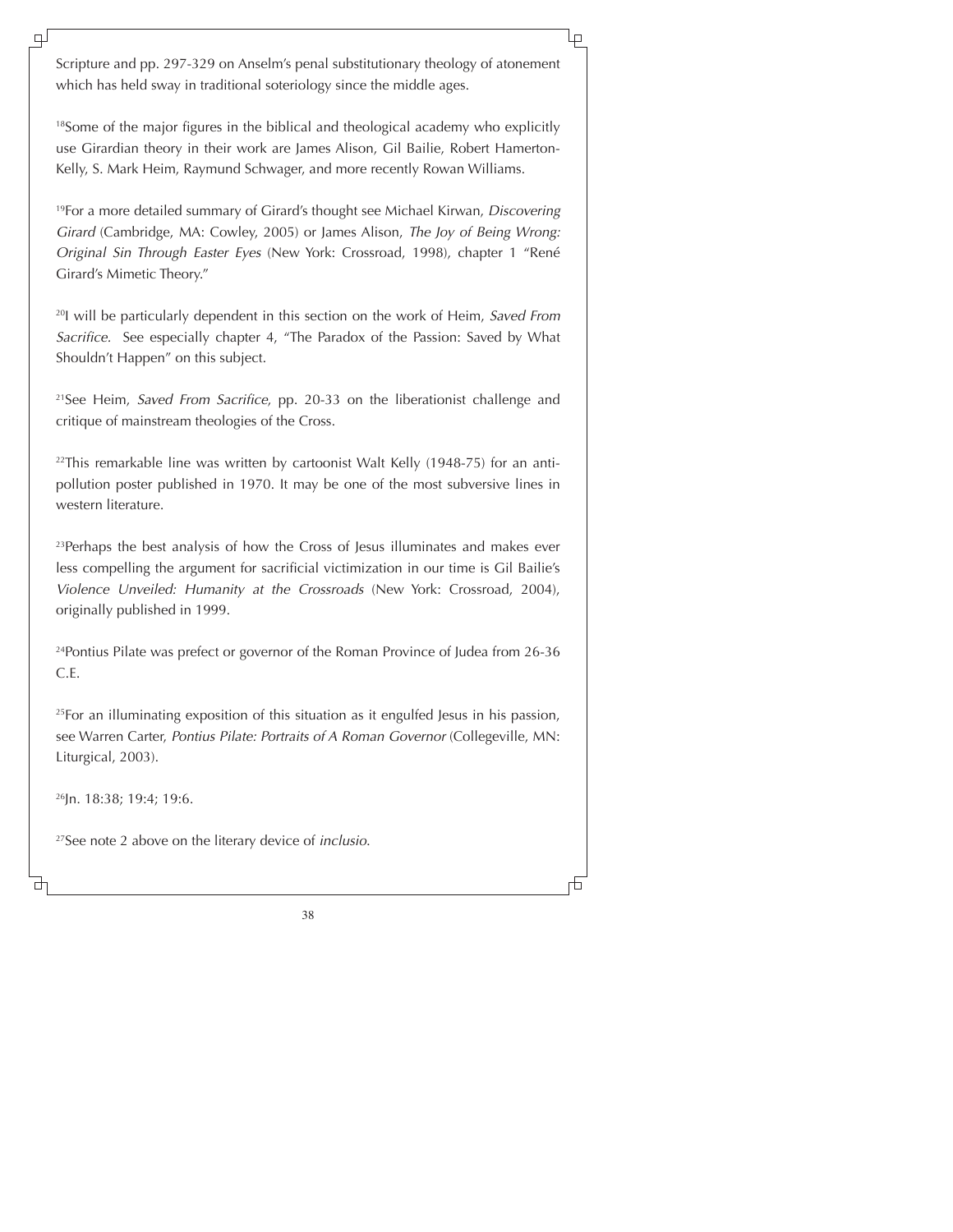<sup>28</sup> Jesus is associated with the paschal lamb in 1 Cor. 5:7 which refers to Christ as  $\tau$ ò  $\pi\acute{\alpha}\sigma\chi\alpha$  ήμῶν (our Passover [lamb or meal or feast]) and in 1Pet. 1:19 which says that we were ransomed τιμίω αἴματι ὡς ἀμνοῦ ἀμώμου καὶ ἀσπίλου Χριστοῦ (with the precious blood of Christ, like that of a lamb without defect or blemish) which is a clear evocation of the Paschal lamb. There is no reference to the "lamb of God."

Lр

 $\Box$ 

□

 $29C$ . K. Barrett, The Gospel According to St. John: An Introduction with Commentary and Notes on the Greek Text 2nd edition (Philadelphia: Westminster, 1978), pp. 176- 177 gives most of the relevant exegetical data. For a more developed interpretation of the symbol of the "Lamb of God," see C. Koester, Symbolism in the Fourth Gospel: Meaning, Mystery, Community, 2<sup>nd</sup> edition (Minneapolis, MN: Fortress, 2003), pp. 216-224.

<sup>30</sup>The "Songs of the Suffering Servant" are poems describing the scapegoat death of an innocent victim. The four songs are Is. 42:1-7; 49:1-6; 50:4-9; and 52:13-53:12. The Servant, like other "suffering just ones" in the Old Testament such as Jonah, Susannah, and the Wisdom Hero, suffers unjustly and, in the case of the Servant, is killed, but ultimately vindicated by God, and his suffering plays some mysterious role in the salvation of his people, Israel.

<sup>31</sup>For an excellent extended treatment of this point, see James Alison, *Knowing* Jesus (London, UK: SPCK, 1998) originally published in 1993, chapter 1, "The Resurrection."

<sup>32</sup>All of these "union" texts express the same twofold character of Jesus' mission, to bring people into union with himself and hold them fast: 6:37; 6:39; 10:27-29; 17:12; 18:9.

<sup>33</sup>This was the insight that led to the understanding of early Christian churches as zones of asylum for criminals or those accused of crimes or soldiers under siege, as well as the declaration in the  $20<sup>th</sup>$  century of certain cities, university campuses, and other places as "sanctuary" against deportation for people fleeing the violent civil wars in their own countries. The churches continue even today to provide sanctuary for the undocumented.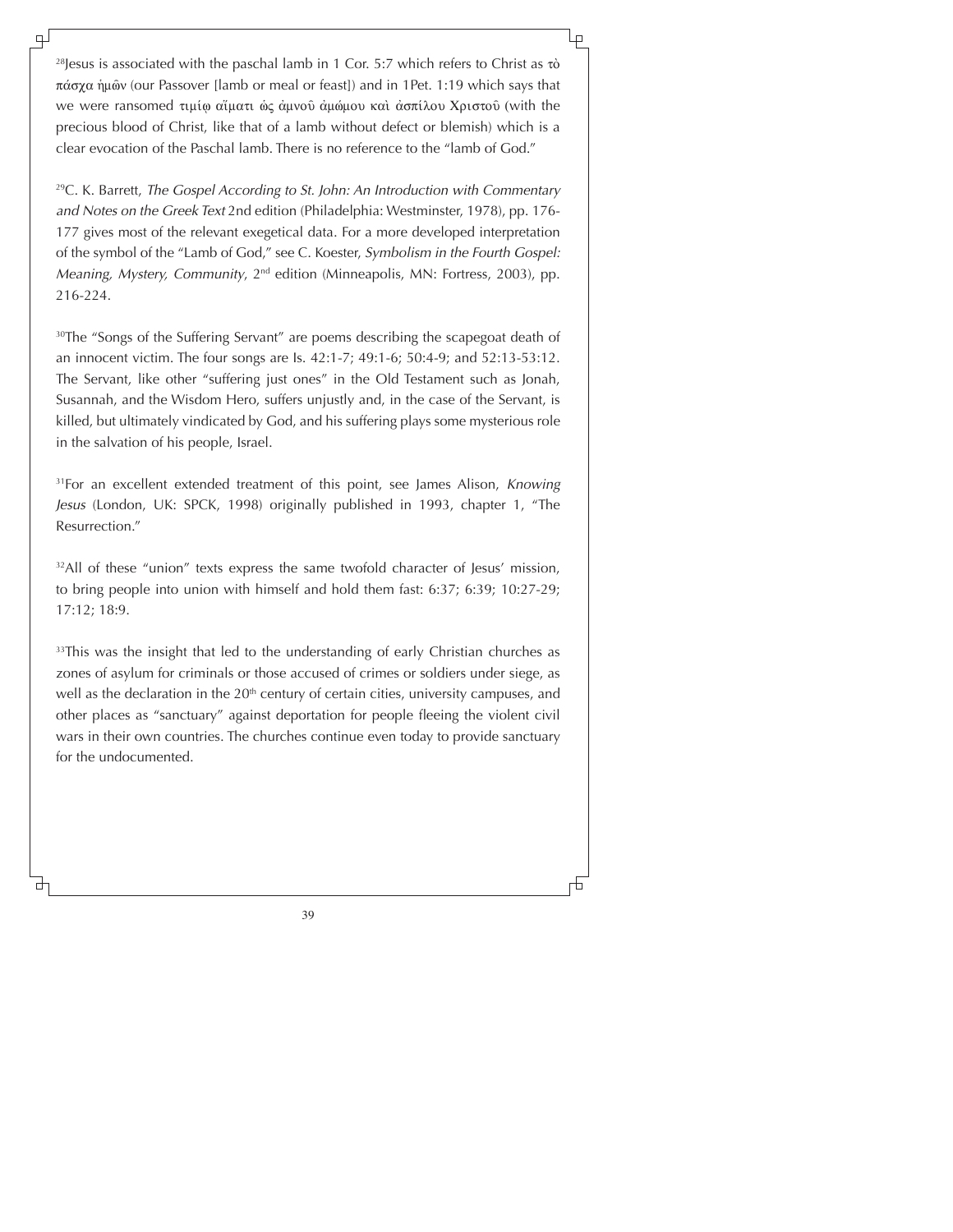## 2009 Colloquium Readings

 $\Box$ 

Alison, James. Knowing Jesus [new edition]. London: SPCK, 1998).

Arendt, Hannah. "Irreversibility and the Power To Forgive" and "Unpredictability and the Power of Promise." In The Human Condition. Chicago/London: University of Chicago Press, 1958. Pp. 236-243 and 243-247.

ᅟᆷ

Edinger, Edward F. "Encounter With the Self." In Ego and Archetype: Individuation and Relilgious Function of the Psyche. Boston/London: Shambhala, 1992. Pp. 62- 104.

Kraybill, Donald B., Steven M. Nolt, David L. Weaver-Zercher. "The Surprise" and "Amish Grace and the Rest of Us." In Amish Grace: How Forgiveness Transcended Tragedy. San Francisco: John Wiley & Sons, 2007. Pp. 43-52 and 173-183.

"Foreword" by Sebastian Moore and "René Girard's Mimetic Theory" by James Alison. In James Alison, The Joy of Being Wrong: Original Sin Through Easter Eyes New York: Crossroad, 1998. Pp. vii-xi, and 7-21.

Rynne, Terrence J. "Rethinking Christian Salvation in the Light of Gandhi's Satagraha**."** In Gandhi and Jesus: The Saving Power of Nonviolence. Maryknoll, NY: Orbis, 2008. Pp. 133-152 and 153-184.

Schneiders, Sandra M. "The Raising of the New Temple: John 20.19-23 and Johannine Ecclesiology." New Testament Studies 52, no. 3 (July 2006): 337-355.